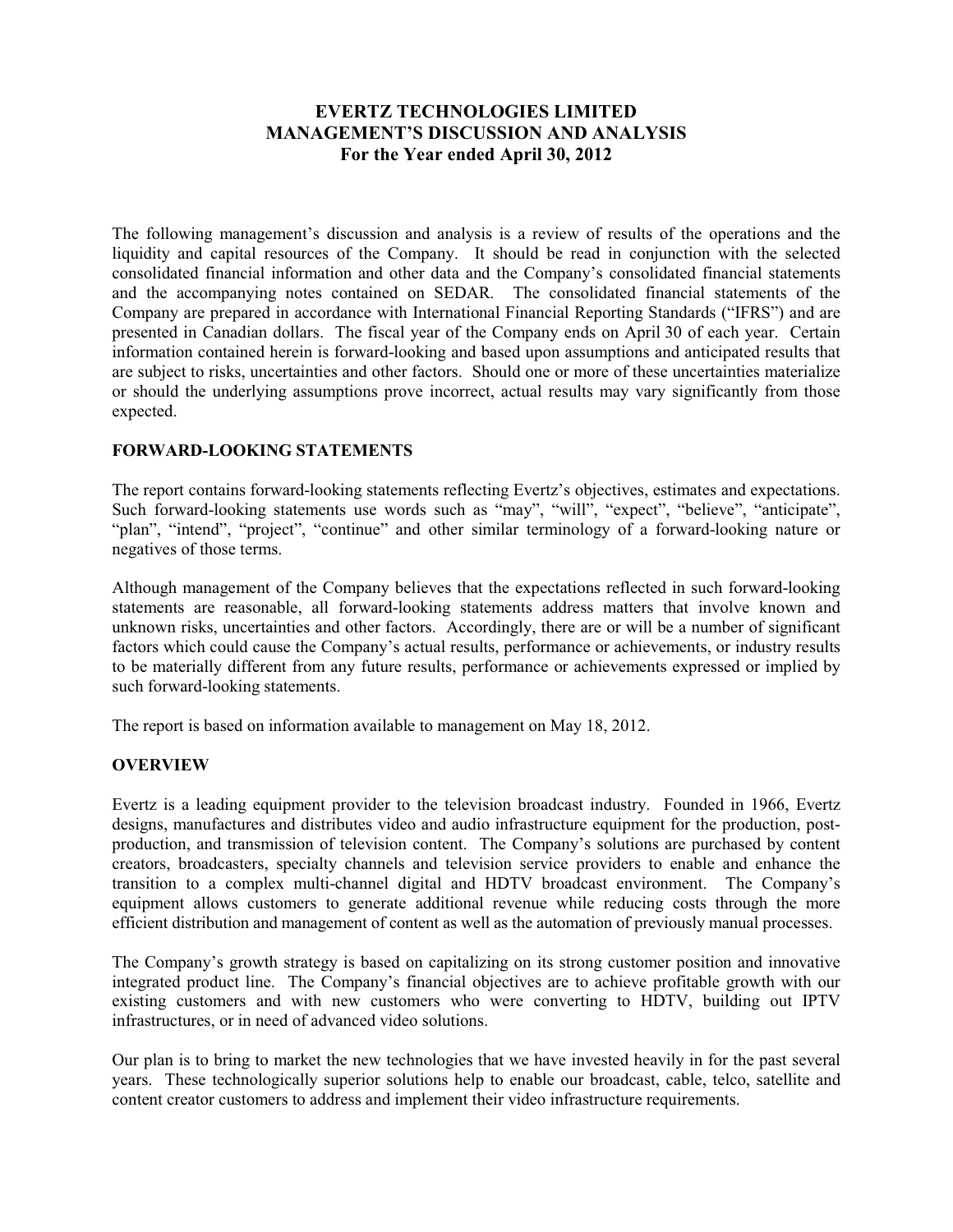Our broadcast customers continue to operate in a challenging economic environment which impacts their ability to incur capital expenditures and often results in projects being scaled back or postponed to later periods.

While it does appear that industry conditions are showing some improvement. In certain geographical areas it is unclear what the time frame will be for our customers to convert this to equipment purchases.

# **INTERNATIONAL FINANCIAL REPORTING STANDARDS**

The Canadian Accounting Standards Board requires Canadian publicly accountable enterprises to adopt IFRS in 2011 to replace Canadian Generally Accepted Accounting Principles ("GAAP"). Accordingly, the financial statements have been prepared in accordance with IFRS, with a transition date of May 1, 2010 to allow for comparative financial information. Financial information disclosed in this MD&A for periods ending prior to May 1, 2010 has not been restated.

The Company's IFRS conversion plan was comprehensive and addressed matters including staff training, changes in accounting policies, restatement of comparative periods, internal controls and procedures, disclosure controls, and business activities in general. The changeover to IFRS did not result in a material impact to the Company's business functions and activities including internal controls and procedures.

Although IFRS employs a conceptual framework that is similar to Canadian GAAP, there are differences in recognition, measurement and disclosure. The "First Time Adoption of IFRS" section of this MD&A provides a summary of the transitional exemptions and elections taken by the Company, as well as relevant differences in accounting policies between Canadian GAAP and IFRS.

The note also provides reconciliations of assets, liabilities, shareholders' equity and net earnings for specified periods previously prepared under Canadian GAAP to that under IFRS. The information provided in this MD&A and in the financial statements with respect to the transition to IFRS reflects current views, assumptions and expectations.

## **SIGNIFICANT ACCOUNTING POLICIES**

Outlined below are those policies considered particularly significant:

## *Basis of Measurement*

These financial statements have been prepared on the historical cost basis except for certain financial assets and liabilities which are stated at fair value. Historical cost is generally based on the fair value of the consideration given in exchange for assets.

## *Functional and Presentation Currency*

These financial statements are presented in Canadian dollars, which is the Company's functional currency. All financial information presented in Canadian dollars has been rounded to the nearest thousand.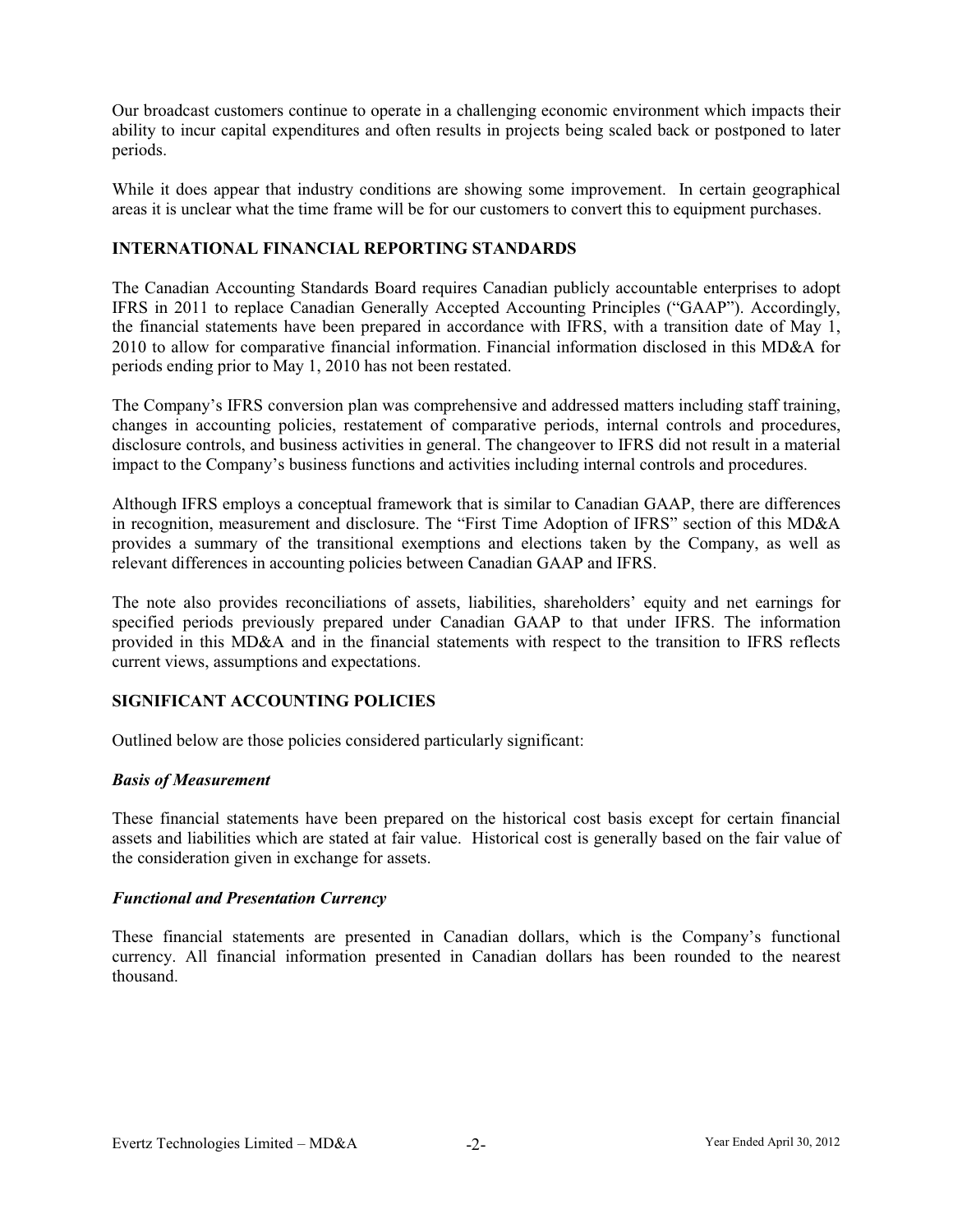# *Basis of Consolidation*

These financial statements incorporate the financial statements of the Company and entities controlled by the Company (its subsidiaries). Control is achieved where the Company has the power to govern the financial and operating policies of an entity so as to obtain benefits from its activities.

The results of subsidiaries acquired or disposed of are included in the consolidated statements of earnings and comprehensive income from the effective date of acquisition and up to the effective date of disposal, as appropriate. Total comprehensive income of subsidiaries is attributed to the owners of the Company and to the non-controlling interests even if this results in the non-controlling interests having a deficit balance.

All intra-Company transactions, balances, income and expenses are eliminated in full on consolidation.

# *Business Combinations*

Business combinations are accounted for using the acquisition method. The cost of the acquisition is measured at the aggregate of the fair values, at the date of acquisition, of assets transferred, liabilities incurred or assumed, and equity instruments issued by the Company. The acquiree's identifiable assets and liabilities assumed are recognized at their fair value at the acquisition date. Acquisition-related costs are recognized in earnings as incurred. Any contingent consideration is measured at fair value on date of the acquisition and is included as part of the consideration transferred. The fair value of the contingent consideration liability is re-measured at each reporting date with corresponding gain/loss recognized in earnings. The excess of the consideration over the fair value of the net identifiable assets and liabilities acquired is recorded as goodwill.

On an acquisition by acquisition basis, any non-controlling interest is measured either at the fair value of the non-controlling interest or at the fair value of the proportionate share of the net identifiable assets acquired. Goodwill arising on an acquisition of a business is carried at cost as established at the date of acquisition of the business less accumulated impairment losses, if any.

## *Revenue Recognition*

Revenue is measured at the fair value of consideration received or receivable, net of discounts and after eliminating intercompany sales.

Where revenue arrangements have separately identifiable components, the consideration received or receivable is allocated to each identifiable component and the applicable revenue recognition criteria are applied to each of the components.

Revenue is derived from the sale of hardware and software solutions including related services, training and commissioning. Revenue from sales of hardware and software are recognized upon shipment, provided that the significant risks and rewards of ownership have been transferred to the customer, the Company retains neither continuing managerial involvement to the degree usually associated with ownership nor effective control over the goods sold, revenue can be reliably measured and its probable that the economic benefits will flow to the Company. Service revenue is recognized as services are performed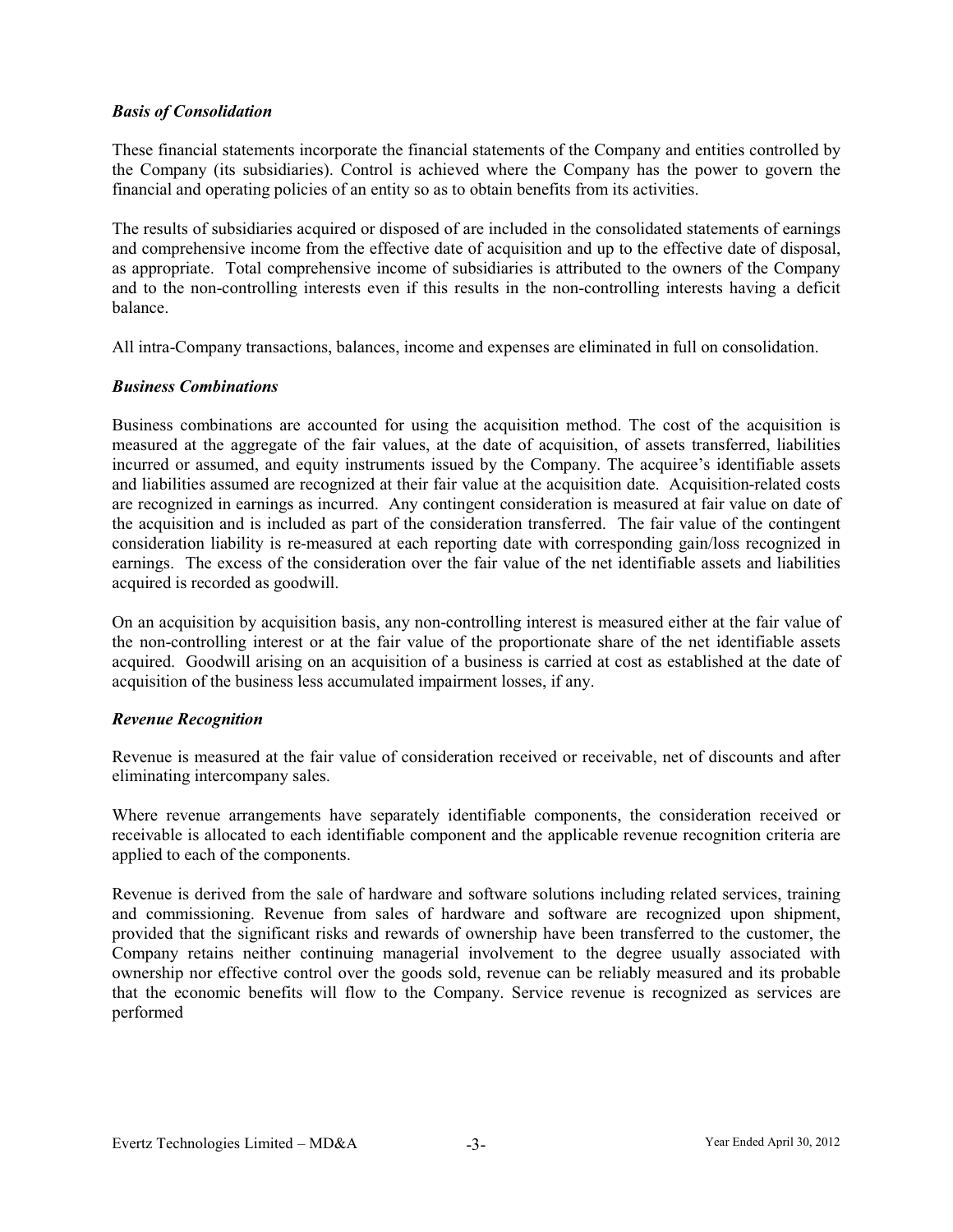Certain of the Company's contracts are long-term in nature. When the outcome of the contract can be assessed reliably, the Company recognizes revenue on long-term contracts using the percentage of completion method, based on costs incurred relative to the estimated total contract costs. When the outcome of the contract cannot be assessed reliably contract costs incurred are immediately expensed and revenue is recognized only to the extent that costs are considered likely to be recovered.

### *Interest revenue*

Interest revenue is recognized when it is probable that the economic benefits will flow to the Company and the amount of revenue can be measured reliably. Interest revenue is accrued on a time basis, by reference to the principal outstanding and at the effective interest rate applicable, which is the rate that exactly discounts estimated future cash receipts through the expected life of the financial asset to that asset's net carrying amount on initial recognition.

## *Cash and cash equivalents*

Cash and cash equivalents include cash on hand and in the bank, net of outstanding bank overdrafts.

### *Inventories*

Inventories consist of raw materials, work in progress and finished goods. Inventories are stated at the lower of cost and net realizable value. Cost is determined on a weighted average basis and includes raw materials, the cost of direct labour applied to the product and the overhead expense.

Net realizable value represents the estimated selling price for inventories less all estimated costs of completion and costs necessary to make the sale.

## *Property, plant and equipment*

Property, plant and equipment are stated at cost less accumulated depreciation and any recognized impairment loss. Where the costs of certain components of an item of property, plant and equipment are significant in relation to the total cost of the item, they are accounted for and depreciated separately. Depreciation expense is calculated based on depreciable amounts which is the cost of an asset less residual value and is recognized in earnings on a straight-line basis over the estimated useful life of the related asset. Borrowing costs are capitalized to the cost of qualifying assets that take a substantial period of time to be ready for their intended use.

The estimated useful lives are as follows:

| Asset                              | <b>Basis</b>  | Rate            |
|------------------------------------|---------------|-----------------|
| Office furniture and equipment     | Straight-line | 10 years        |
| Research and development equipment | Straight-line | 5 years         |
| Machinery and equipment            | Straight-line | $5 - 15$ years  |
| Leaseholds                         | Straight-line | 5 years         |
| <b>Building</b>                    | Straight-line | $10 - 40$ years |
| Airplanes                          | Straight-line | $10 - 20$ years |

The gain or loss arising on the disposal or retirement of an asset is determined as the difference between the sales proceeds and the carrying amount of the asset and is recognized in earnings.

The Company reviews the residual value, estimated useful life and the depreciation method at each reporting period.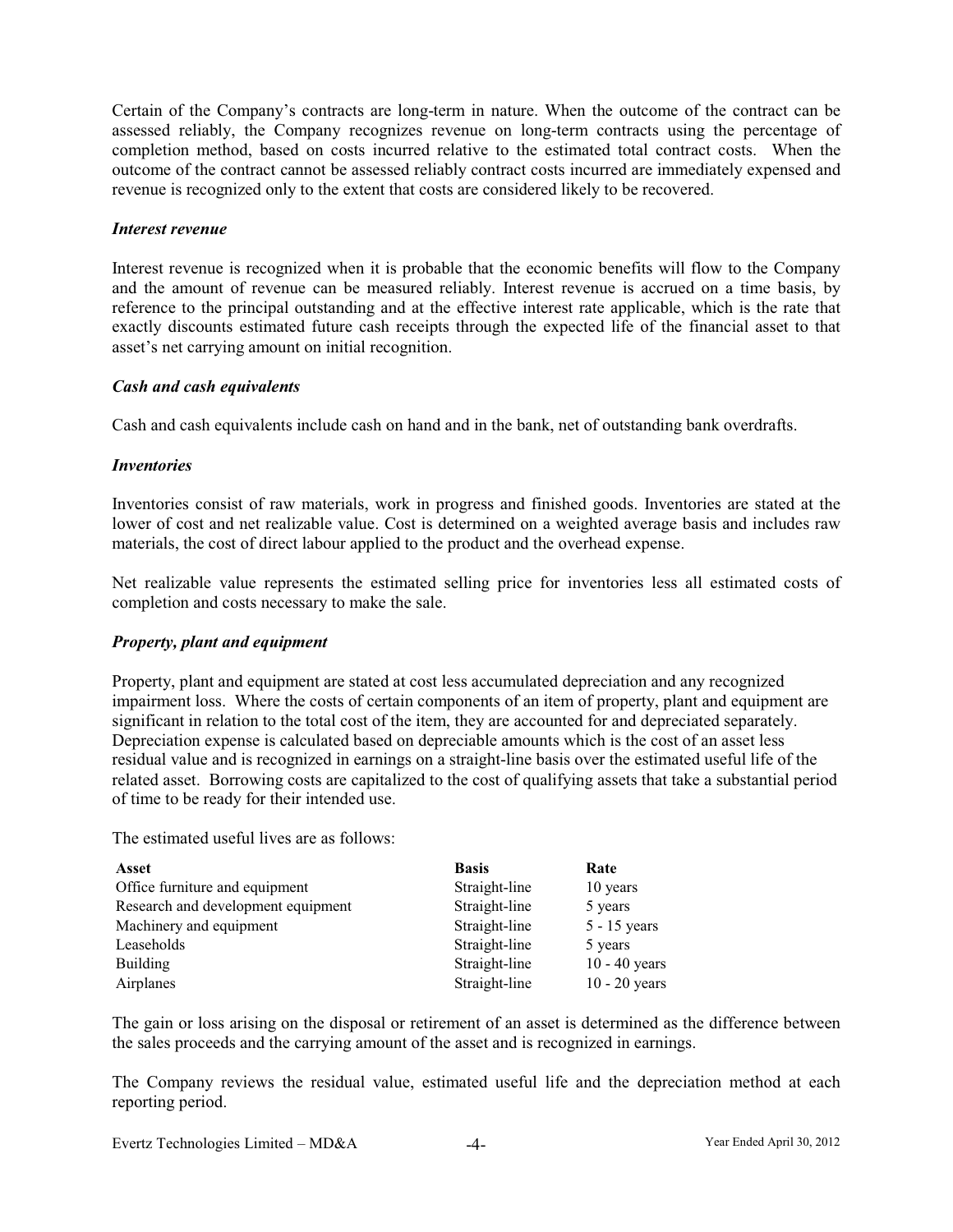### *Impairment of non-financial assets*

Goodwill is tested for impairment annually, or whenever events or changes in circumstances indicate that the carrying amount may be more than its recoverable amount. At each reporting period, the Company reviews the carrying amounts of its other non-financial assets to determine whether there is any indication that those assets have suffered an impairment loss. If any such indication exists, the recoverable amount of the asset is estimated in order to determine the extent of the impairment loss (if any). Where the asset does not generate cash inflows that are largely independent from other assets, the Company estimates the recoverable amount of the cash-generating unit ("CGU") to which the asset belongs. Goodwill is allocated to a group of CGU's based on the level at which it is monitored for internal reporting purposes.

Recoverable amount is the higher of fair value less costs to sell and value in use. In assessing value in use, the estimated future cash flows are discounted to their present value using a pre-tax discount rate that reflects current market assessments of the time value of money and the risks specific to the asset for which the estimates of future cash flows have not been adjusted.

If the recoverable amount of an asset or CGU is estimated to be less than its carrying amount, the carrying amount of the asset or CGU is reduced to its recoverable amount. An impairment loss relating to a CGU to which goodwill has been allocated, is allocated to the carrying amount of the goodwill first. An impairment loss is recognized immediately in earnings.

An impairment loss in respect of goodwill is not reversed. Where an impairment loss subsequently reverses for other non-financial assets, the carrying amount of the asset or CGU is increased to the revised estimate of its recoverable amount, but so that the increased carrying amount does not exceed the carrying amount that would have been determined had no impairment loss been recognized for the asset or CGU in prior years. A reversal of an impairment loss is recognized immediately in earnings.

## *Intangible Assets*

### *Intangible assets*

Intangibles assets represent intellectual property acquired through business acquisitions and are recorded at cost less any impairment loss and are amortized using the straight–line method over a four–year period. The estimated useful life and amortization method are reviewed at the end of each reporting period.

### *Research and development*

All research and development expenditures are expensed as incurred unless a development project meets the criteria for capitalization. Development expenditures are capitalized only if development costs can be measured reliably, the product of process is technically and commercially feasible, future economic benefits are probable and the Company intends to and has sufficient resources to complete development and to use or sell the asset. No internally generated intangible assets have been recognized to date.

Research and development expenditures are reduced by investment tax credits and related government grants. Investment tax credits for scientific research and experimental development are recognized in the period the qualifying expenditures are incurred if there is reasonable assurance that they will be realized.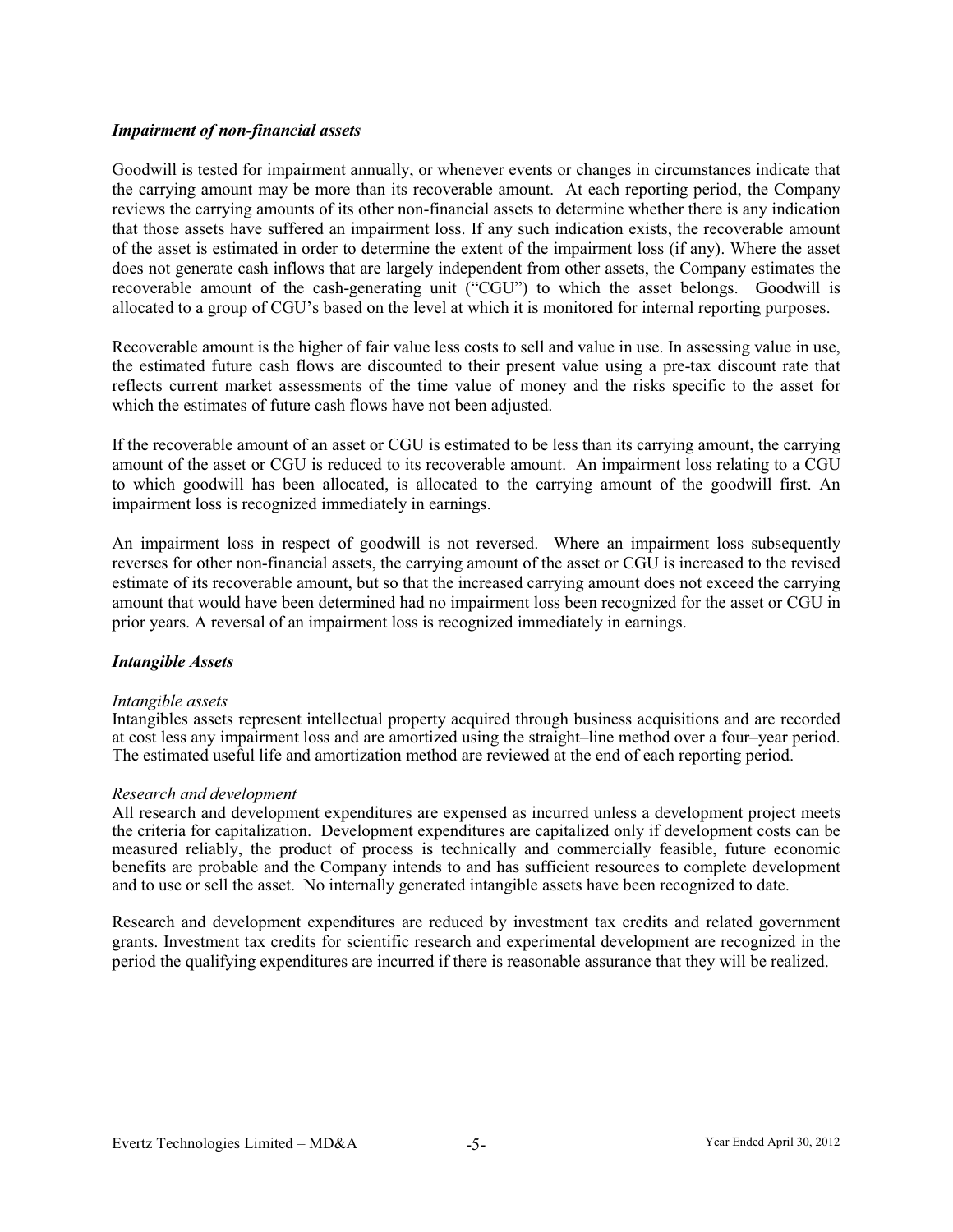## *Provisions*

Provisions are recognized when the Company has a present obligation (legal or constructive) as a result of a past event, it is probable that the Company will be required to settle that obligation and a reliable estimate can be made of the amount of the obligation.

The amount recognized as a provision is the best estimate of the consideration required to settle the present obligation at the reporting period, taking into account the risks and uncertainties surrounding the obligation. Where a provision is measured using the cash flows estimated to settle the present obligation, its carrying amount is the present value of those cash flows.

When some or all of the economic benefits required to settle a provision are expected to be recovered from a third party, a receivable is recognized as an asset if it is virtually certain that reimbursement will be received and the amount of the receivable can be measured reliably.

### *Leasing*

Leases are classified as finance leases whenever the terms of the lease transfer substantially all the risks and rewards of ownership to the lessee. All other leases are classified as operating leases.

Assets held under finance leases are recognised as assets of the Company at their fair value or, if lower, at the present value of the minimum lease payments, each determined at the inception of the lease. The corresponding liability to the lessor is included in the Statement of financial position as a finance lease obligation.

Rentals payable under operating leases are charged to earnings on a straight-line basis over the term of the relevant lease.

## *Foreign Currency Translation*

The individual financial statements of each subsidiary entity are presented in the currency of the primary economic environment in which the entity operates (its functional currency). For the purpose of the consolidated financial statements, the results and financial position of each group entity are presented in Canadian dollars ('CDN'), which is the functional currency of the parent Company and the presentation currency for the financial statements.

In preparing the financial statements of the individual entities, transactions in currencies other than the entity's functional currency (foreign currencies) are recognized at the rates of exchange prevailing at the dates of the transactions. At the end of each reporting period, monetary items denominated in foreign currencies are retranslated at the rates prevailing at that date. Exchange differences are recognized in earnings in the period in which they arise. Non-monetary items that are measured in terms of historical cost in a foreign currency are not retranslated.

For the purpose of presenting consolidated financial statements, the assets and liabilities of the Company's foreign operations are expressed in Canadian dollars using exchange rates prevailing at the end of the reporting period. Income and expense items are translated at the average exchange rates for the period. Foreign currency gains and losses are recognized in other comprehensive income. The relevant amount in cumulative foreign currency translation adjustment is reclassified into earnings upon disposition or partial disposition of a foreign operation and attributed to non-controlling interests as appropriate.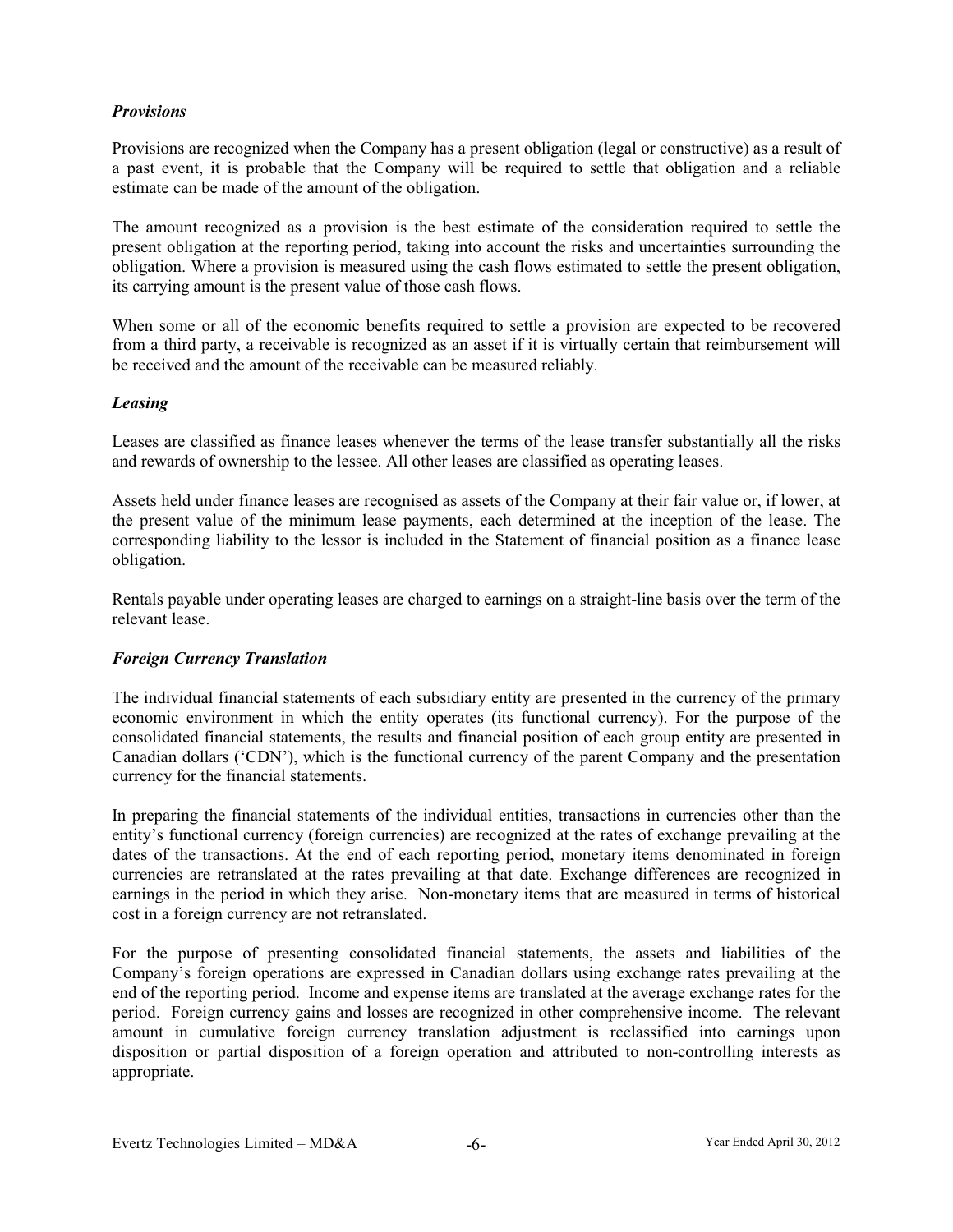## *Income Taxes*

### *Current tax*

The tax currently payable is based on taxable profit for the year. Taxable profit differs from net earnings as reported in the statement of earnings because it excludes items of income or expense that are taxable or deductible in other years and it further excludes items that are never taxable or deductible. The Company's liability for current tax is calculated using tax rates that have been enacted or substantively enacted by the statement of financial position date.

### *Deferred tax*

Deferred tax is the tax expected to be payable or recoverable on unused tax losses and credits, as well as differences between the carrying amounts of assets and liabilities in the financial statements and the corresponding tax bases used in the computation of taxable profit. Deferred tax liabilities are generally recognized for all taxable temporary differences and deferred tax assets are recognized to the extent that it is probable that taxable profits will be available against which unused tax losses, credits and other deductible temporary differences can be utilized. Such assets and liabilities are not recognized if the temporary difference arises from the initial recognition of goodwill or from the initial recognition (other than in a business combination) of other assets and liabilities in a transaction that affects neither the taxable profit nor the accounting profit.

The carrying amount of deferred tax assets is reviewed at each reporting period and reduced to the extent that it is no longer probable that sufficient taxable profits will be available to allow all or part of the asset to be recovered.

Deferred tax is calculated at the tax rates that are expected to apply in the period when the liability is settled or the asset is realized. The measurement of deferred tax liabilities and assets reflects the tax consequences that would follow from the manner in which the Company expects, at the end of the reporting period, to recover or settle the carrying amount of its assets and liabilities. Deferred tax is charged or credited to earnings, except when it relates to items charged or credited directly to other comprehensive income or equity, in which case the deferred tax is also dealt with in other comprehensive income or equity.

### *Share Based Compensation*

Equity-settled share-based payments to employees and others providing similar services are measured at the fair value of the equity instruments at the grant date. Details regarding the determination of the fair value of equity-settled share-based transactions are set out in note 16 of the financial statements.

The fair value determined at the grant date of the equity-settled share-based payments is expensed on a straight-line basis over the vesting period of the option based on the Company's estimate of the number of equity instruments that will eventually vest. At each reporting period, the Company revises its estimate of the number of equity instruments expected to vest. The impact of the revision of the original estimates, if any, is recognized in earnings such that the cumulative expense reflects the revised estimate, with a corresponding adjustment to share based payment reserve.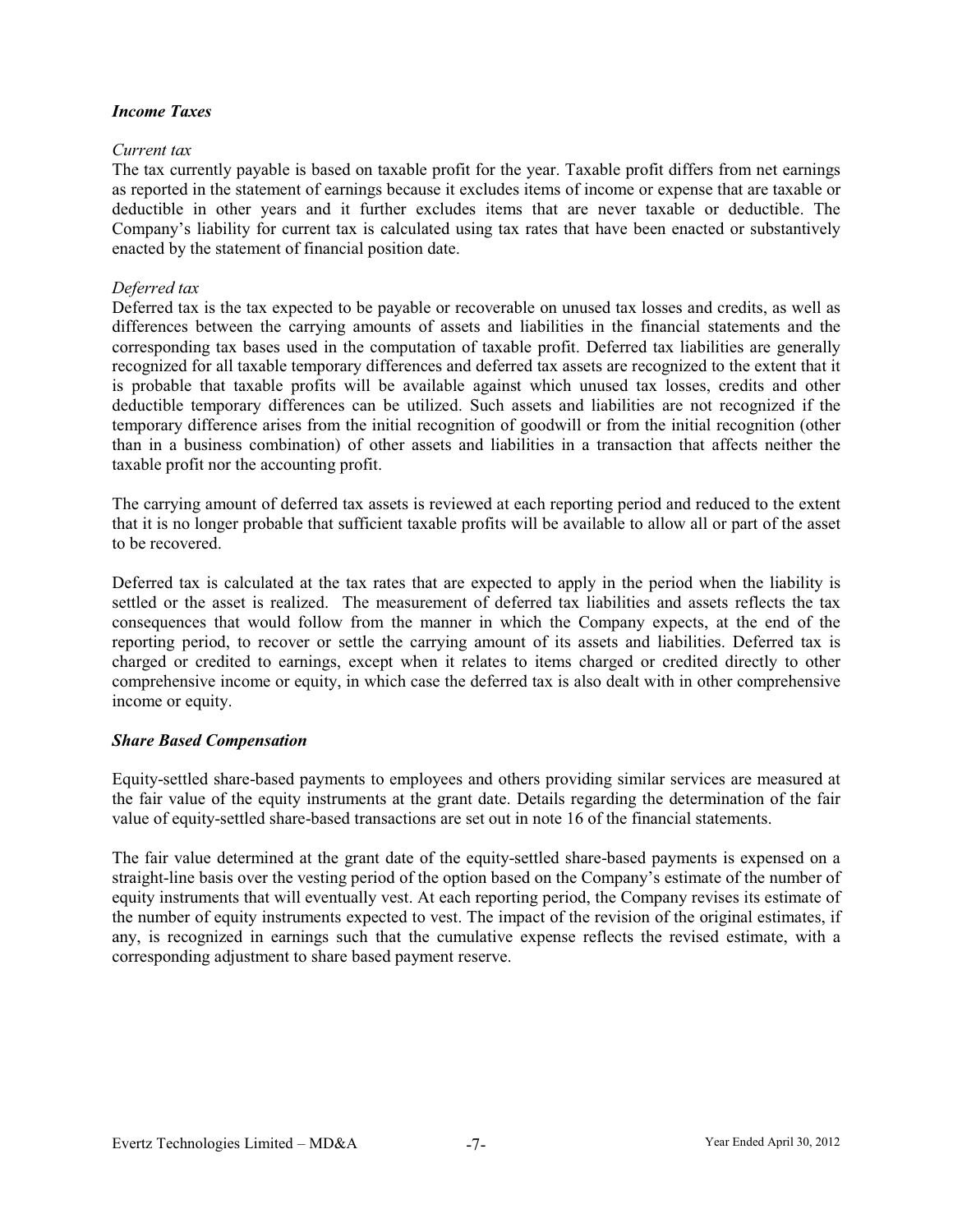### *Earnings per Share*

The Company presents basic and diluted earnings per share (EPS) data for its common shares. Basic EPS is calculated by dividing the net earnings attributable to shareholders by the weighted average number of common shares outstanding during the period. Diluted EPS is determined by adjusting the net earnings attributable to shareholders and the weighted average number of common shares outstanding for the effects of all potentially dilutive common shares, which is comprised of share options granted to employees with an exercise price below the average market price.

### *Borrowing Costs*

Borrowing costs directly attributable to the acquisition, construction or production of qualifying assets, which are assets that necessarily take a substantial period of time to get ready for their intended use or sale, are added to the cost of those assets, until such time as the assets are substantially ready for their intended use or sale.

Investment income earned on the temporary investment of specific borrowings pending their expenditure on qualifying assets is deducted from the borrowing costs eligible for capitalisation.

All other borrowing costs are recognized in earnings in the period in which they are incurred.

### *Investment Tax Credits*

The Company is entitled to investment tax credits, which are earned as a percentage of eligible research and development expenditures incurred in each taxation year. Investment tax credits relate entirely to the Company's research and development expenses in the consolidated statement of earnings but are presented separately in the consolidated statement of earnings for information purposes. Investment tax credits are recognized when there is reasonable assurance they will be received.

### *Financial Instruments*

The Company's financial assets and liabilities which are initially recorded at fair value and subsequently measured based on their assigned classifications as follows:

### **Asset/Liability Category Category Measurement**

Trade and other receivables Current portion of long term debt Other liabilities<br>
Long term debt Other liabilities

Cash and cash equivalents Loans and receivables Amortized cost Instruments held for trading Fair value through profit or loss Fair value<br>Trade and other receivables Loans and receivables Amortized cost Trade and other payables **Other liabilities** Amortized cost<br>Current portion of long term debt Other liabilities Amortized cost Long term debt<br>
Contingent consideration<br>
Contingent consideration<br>
Contingent consideration<br>
Contingent consideration<br>
Contingent consideration<br>
Contingent consideration<br>
Contingent consideration<br>
Contingent consideration Fair value through profit or loss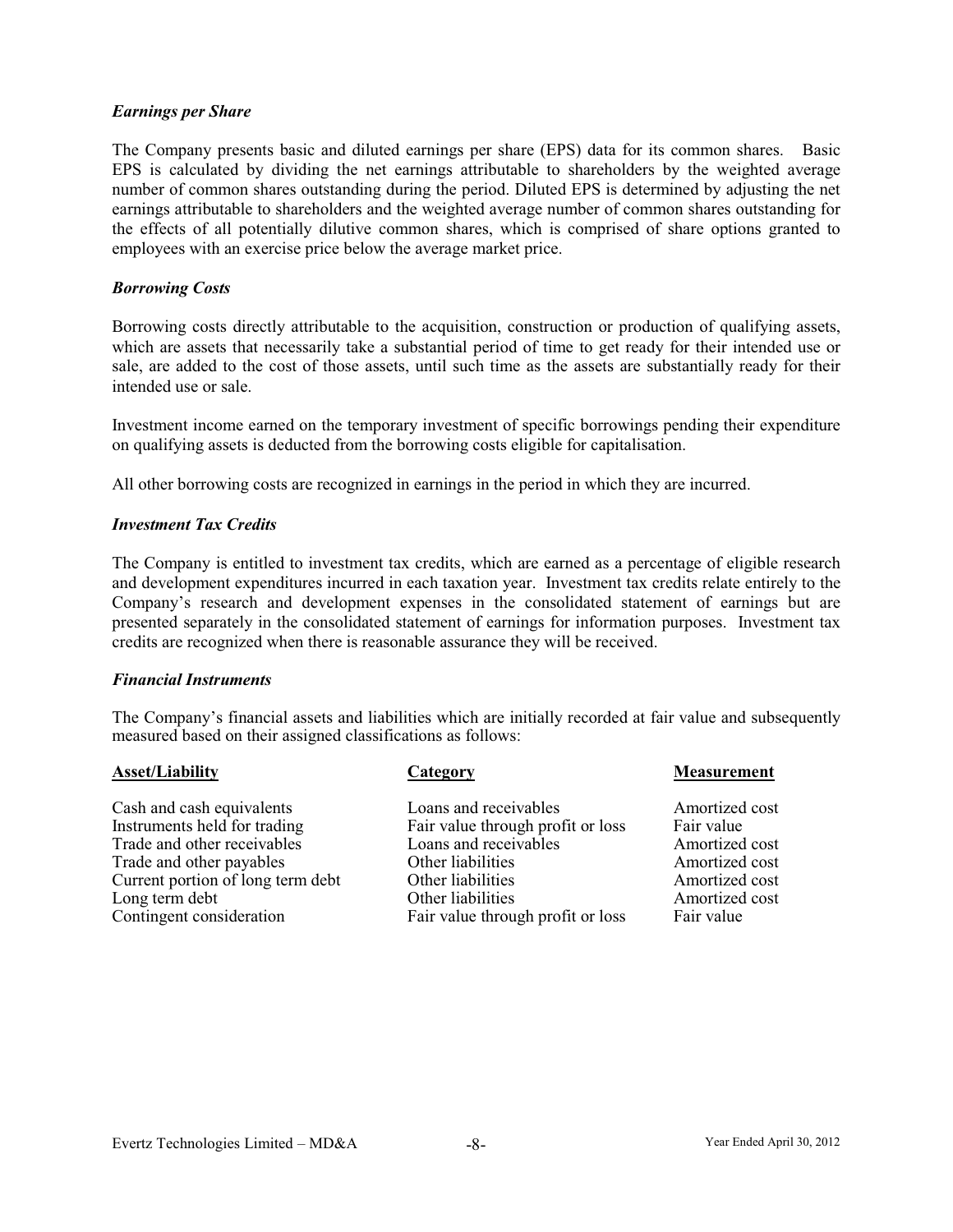### *Financial Assets*

All financial assets are initially measured at fair value, plus transaction costs, except for those financial assets classified as fair value through profit or loss, which are initially measured at fair value.

Financial assets are classified into the following specific categories: financial assets "at fair value through profit or loss" (FVTPL), "held-to-maturity" investments, "available-for-sale" (AFS) financial assets and "loans and receivables". The classification depends on the nature and purpose of the financial assets and is determined at the time of initial recognition.

Financial assets at FVTPL are stated at fair value, with any gains or losses arising on re-measurement recognized in earnings.

Transaction costs in respect of financial instruments are fair value through profit or loss are recognized in earnings immediately. Transaction costs in respect of other financial instruments are included in the initial measurement of the financial instrument.

### *Impairment of financial assets*

Financial assets, other than those at FVTPL, are assessed for indicators of impairment at each reporting period. Financial assets are impaired where there is objective evidence that, as a result of one or more events that occurred after the initial recognition of the financial asset, the estimated future cash flows of the investment have been affected. For certain categories of financial assets, such as trade and other receivables, assets that are assessed not to be impaired individually are, in addition, assessed for impairment on a collective basis. Objective evidence of impairment of a financial asset can include a significant or prolonged decline in the fair value of an asset, default or delinquency by a debtor, indication that a debtor will enter bankruptcy or financial re-organization or the disappearance of an active market for a security.

For financial assets carried at amortized cost, the amount of the impairment is the difference between the asset's carrying amount and the present value of estimated future cash flows, discounted at the financial asset's original effective interest rate.

The carrying amount of the financial asset is reduced by the impairment loss directly for all financial assets with the exception of trade receivables, where the carrying amount is reduced through the use of an allowance account. When a trade receivable is considered uncollectible, it is written off against the allowance account. Subsequent recoveries of amounts previously written off are credited against the allowance account. Changes in the carrying amount of the allowance account are recognized in earnings.

### *Financial liabilities and equity instruments issued by the Company*

Financial liabilities at FVTPL are stated at fair value, with any gains or losses arising on re-measurement recognized in earnings. The net gain or loss recognized in earnings incorporates any interest paid on the financial liability and is included in the "other income and expenses" line item in the consolidated statements of earnings.

An equity instrument is any contract that evidences a residual interest in the assets of an entity after deducting all of its liabilities. Equity instruments issued by the Company are recognized at the proceeds received, net of direct issue costs.

Other financial liabilities, including long term debt, are initially measured at fair value, net of transaction costs. Other financial liabilities are subsequently measured at amortized cost using the effective interest method, with interest expense recognized on an effective yield basis.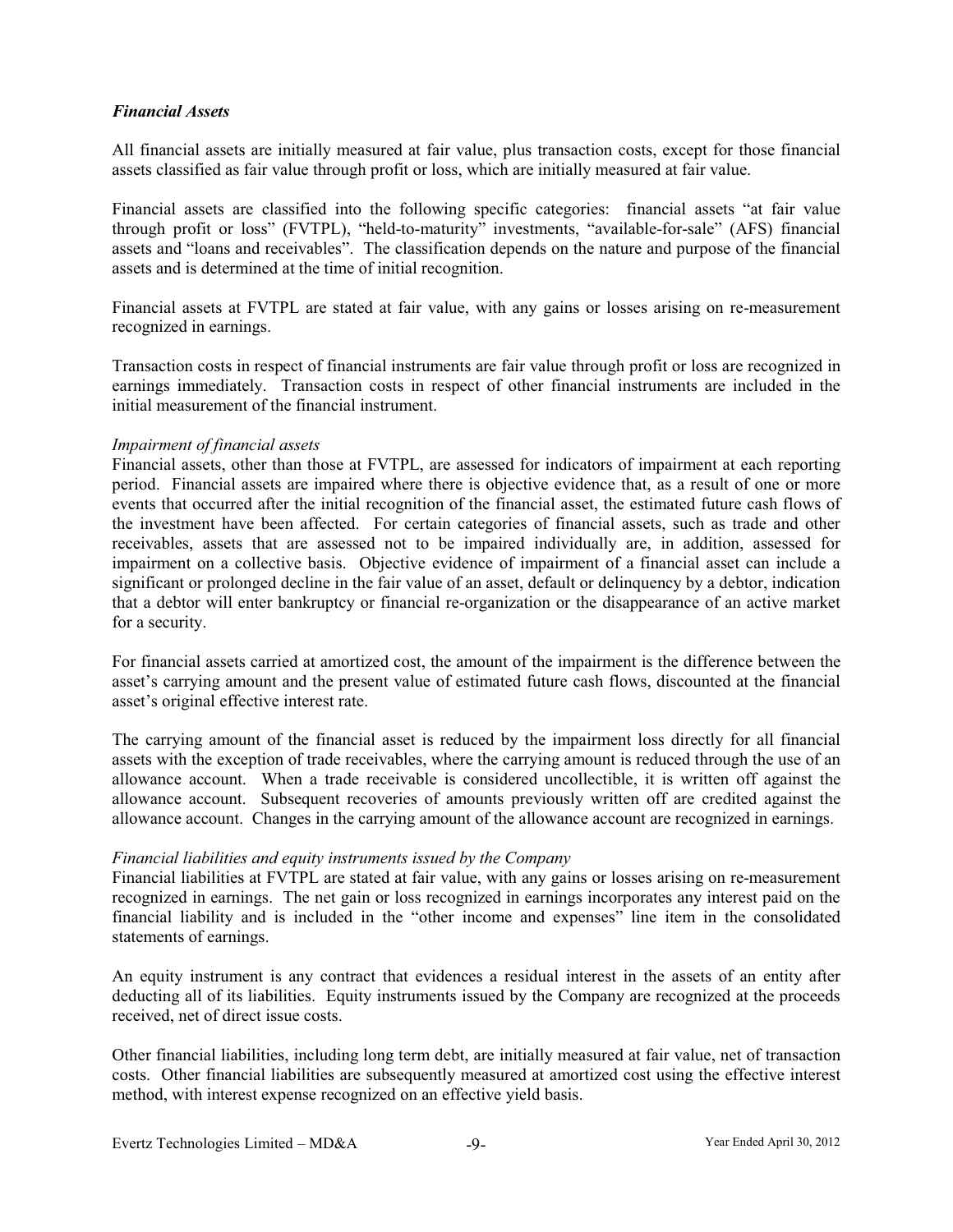# *Use of Estimates and Judgments*

The preparation of financial statements in conformity with IFRS requires management to make judgments, estimates and assumptions that affect the reported amounts of assets and liabilities and disclosure of contingent assets and liabilities at the date of the financial statements and the reported amounts of revenues and expenses during the year. Consequently, actual results could differ from those estimates. Those estimates and underlying assumptions are reviewed on an ongoing basis. Revisions to accounting estimates are recognized in the period in which the estimate is revised and in any future periods affected. Significant estimates include the determination of the allowance for doubtful accounts for trade receivables, provision for inventory obsolescence, the useful life of property, plant and equipment for depreciation, amortization and evaluation of net recoverable amount of property, plant and equipment, determination of fair value for share-based compensation, evaluating deferred income tax assets and liabilities, the determination of fair value of financial instruments and the likelihood of recoverability determination of implied fair value of goodwill and implied fair value of assets and liabilities for purchase price allocation purposes and goodwill impairment test purposes.

Significant items requiring the use of judgment in application of accounting policies and assumptions include the determination of the Canadian dollar as the functional currency, classification of financial instruments, classification of leases, application of the percentage of completion method on long-term contracts, degree of componentization applied when calculating amortization of property, plant and equipment, and identification of cash generating units for impairment testing purposes.

# *Operating Segments*

An operating segment is a component of the Company that engages in business activities from which it may earn revenues and incur expenses, including revenues and expenses that relate to transactions with any of the Company's other components. The Company reviewed its operations and determined that it operates a single reportable segment, the television broadcast equipment market. The single reportable operating segment derives its revenue from the sale of hardware and software solutions including related services, training and commissioning.

## *Non-current assets held for sale*

Non-current assets that are expected to be recovered primarily through sale rather than through continuing use are classified as held for sale and are not depreciated. Immediately before classification as held for sale, the assets are remeasured in accordance with the Company's accounting policies. The assets are measured at the lower of their carrying amount and fair value less cost to sell. Impairment losses on initial classification as held for sale and subsequent gains or losses on remeasurement are recognized in profit or loss. Gains are not recognized in excess of any cumulative impairment loss.

## **New and Revised IFRSs Issued but Not Yet Effective**

Following is a listing of amendments, revisions and new International Financial Reporting Standards (IFRSs) issued but not effective until annual periods beginning after May 1, 2012. Unless otherwise indicated, earlier application is permitted.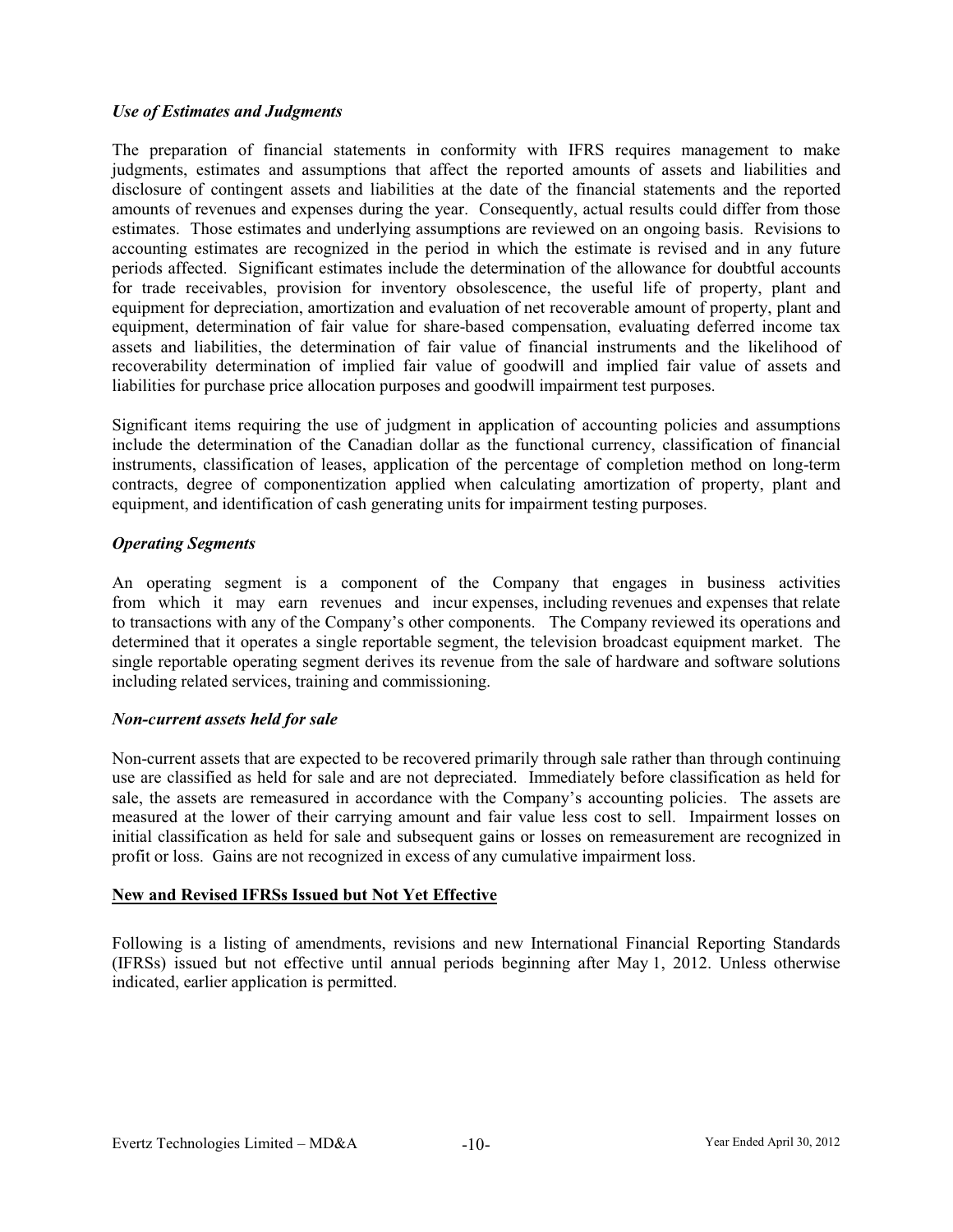## *Financial Instruments*

IFRS 9 Financial instruments ("IFRS 9") was issued by the IASB on November 12, 2009 and will replace IAS 39 Financial Instruments: Recognition and Measurement ("IAS 39"). IFRS 9 uses a single approach to determine whether a financial asset is measured at amortized cost or fair value, replacing the multiple rules in IAS 39. The approach in IFRS 9 is based on how an entity manages its financial instruments in the context of its business model and the contractual cash flow characteristics of the financial assets. The new standard also requires a single impairment method to be used, replacing the multiple impairment methods in IAS 39. IFRS 9 is effective for annual periods beginning on or after January 1, 2015. The Company has not yet determined the impact of IFRS 9 on its financial statements.

### *Consolidated Financial Statements*

IFRS 10, *Consolidated Financial Statements* ("IFRS 10") establishes principles for the presentation and preparation of consolidated financial statements when an entity controls one or more other entities. IFRS 10 replaces the consolidation requirements in SIC-12, *Consolidation – Special Purpose Entities* and IAS 27, *Consolidated and Separate Financial Statements.* IFRS 10 is effective for annual periods beginning on or after January 1, 2013. The Company has not yet determined the impact of IFRS 10 on its financial statements.

### *Joint Arrangements*

IFRS 11, *Joint Arrangements* ("IFRS 11") provides a more realistic reflection of joint arrangements by focusing on the rights and obligations of the arrangement, rather than its legal form as is currently the case. IFRS 11 replaces SIC-13, *Jointly Controlled Entities – Non-Monetary Contribution by Venturers*  and IAS 31, *Interests in Joint Ventures.* IFRS 11 is effective for annual periods beginning on or after January 1, 2013. The Company has not yet determined the impact of IFRS 11 on its financial statements.

## *Disclosure of Interests in Other Entities*

IFRS 12, *Disclosure of Interests in Other Entities* ("IFRS 12") is a new and comprehensive standard on disclosure requirements for all forms of interests in other entities, including subsidiaries, joint arrangements, associates and unconsolidated structured entities. IFRS 12 is effective for annual periods beginning on or after January 1, 2013. The Company has not yet determined the impact of IFRS 12 on its financial statements.

### *Fair Value Measurements*

IFRS 13, *Fair Value Measurements* ("IFRS 13") provides new guidance on fair value measurement and disclosure requirements. IFRS 13 is effective for annual periods beginning on or after January 1, 2013. The Company has not yet determined the impact of IFRS 13 on its financial statements.

### *Income Taxes*

The amendments to IAS 12, *Income Taxes* ("IAS 12") relate to the measurement of deferred taxes for investment property carried at fair value. IFRS 12 is effective for annual periods beginning on or after January 1, 2012. The Company has not yet determined the impact of the changes to IAS 12 on its financial statements.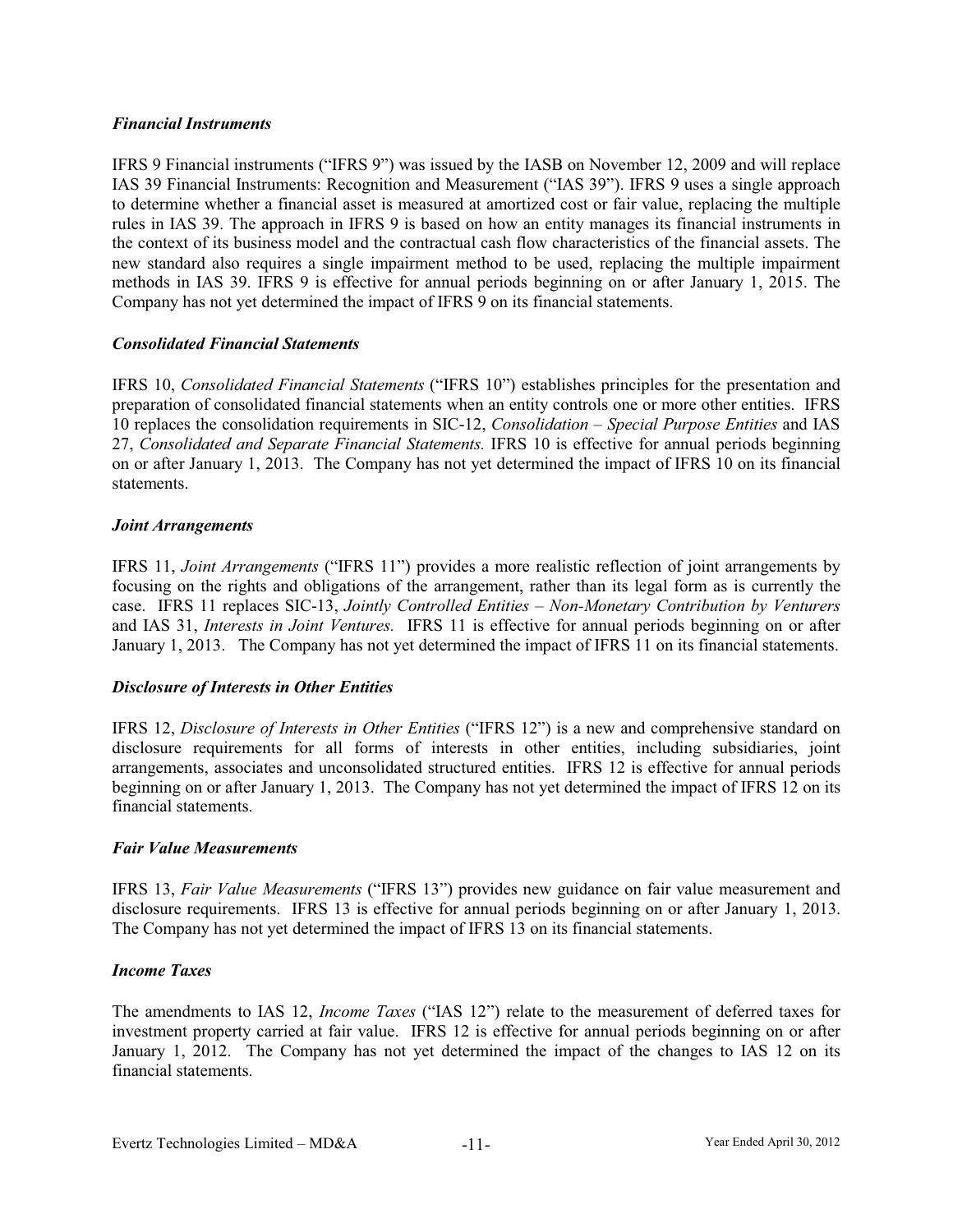### *Presentation of Financial Statements*

Amendments to IAS 1, *Presentation of Financial Statements* ("IAS 1"), which are effective for annual periods beginning on or after July 1, 2012, are to be applied retroactively. The amendments require that an entity present separately the items of other comprehensive income that may be reclassified to profit or loss in the future from those that would never be reclassified to profit or loss. The Company has not yet determined the impact of the changes to IAS 1 on its financial statements.

# **YEAR END HIGHLIGHTS**

Revenue decreased by 5% for the year ended April 30, 2012 when compared to the same period ended April 30, 2011.

Net earnings for the year ended April 30, 2012 were \$60.0 million as compared to \$78.3 million for the year ended April 30, 2011, a decrease of 24%. Fully-diluted earnings per share were \$0.81 for the year ended April 30, 2012 as compared to \$1.04 for the year ended April 30, 2011.

Gross margin during the year ended April 30, 2012 was 56.6% as compared to 57.7% for the year ended April 30, 2011.

Selling and administrative expenses for the year ended April 30, 2012 was \$47.1 million compared to the year ended April 30, 2011 of \$37.6 million. As a percentage of revenue, selling and administrative expenses totaled 16.1% for the year ended April 30, 2012 as opposed to 12.1% for the year ended April 30, 2011.

Research and development ("R&D") expenses increased by \$8.5 million or approximately 24% compared to the year ended April 30, 2011.

Cash and instruments held for trading were \$185.7 million and working capital was \$325.7 million as at April 30, 2012 as compared to cash and instruments held for trading of \$192.0 million and working capital of \$326.0 million as at April 30, 2011.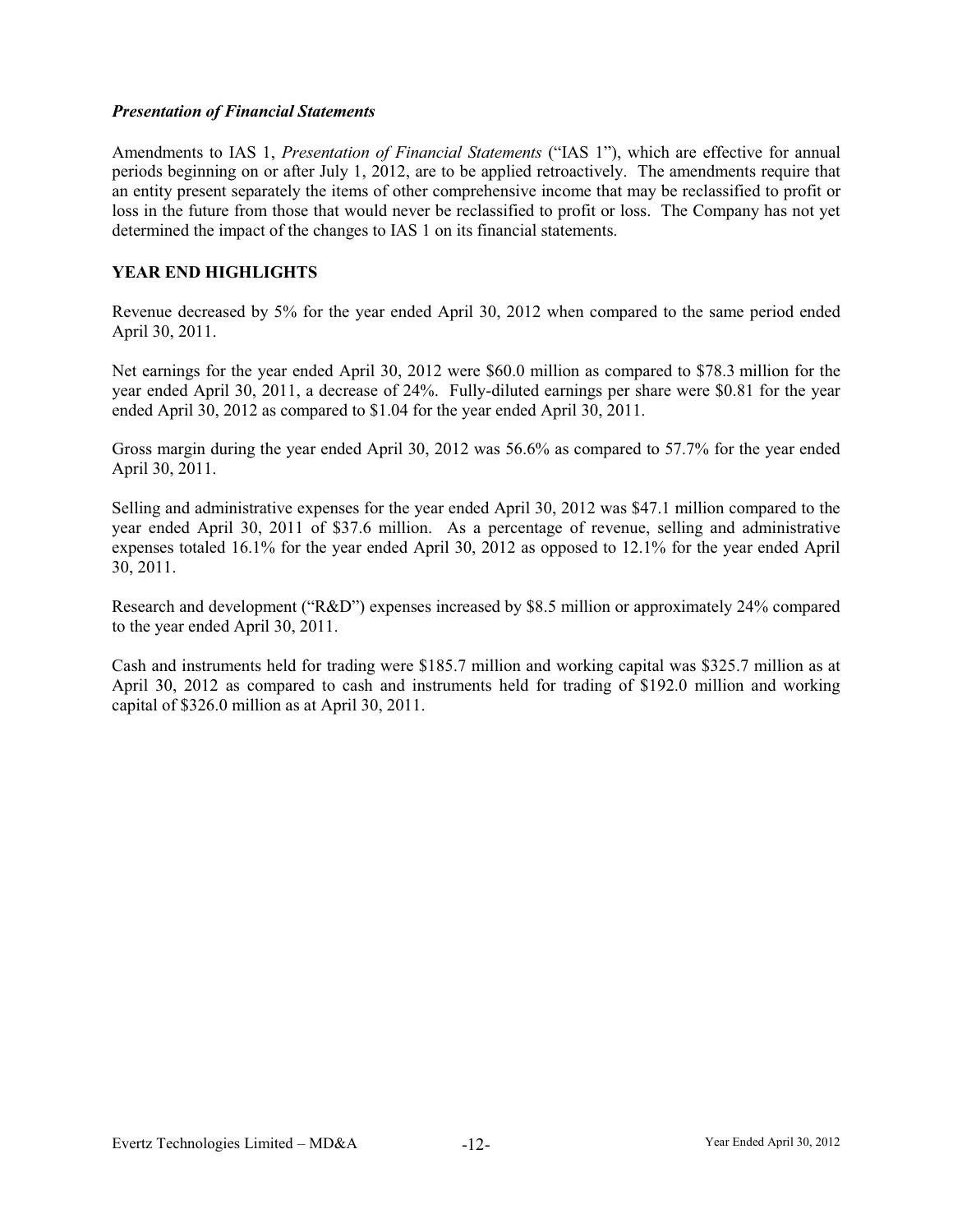# **Selected Consolidated Financial Information**

(in thousands of dollars except earnings per share and share data)

|                                                       |               | <b>Year Ended</b>  |               |            |
|-------------------------------------------------------|---------------|--------------------|---------------|------------|
|                                                       |               | April 30,          |               |            |
|                                                       | 2012          | 2011               |               | $2010 *$   |
| Revenue                                               | \$<br>293,400 | \$<br>309,259      | \$            | 286,455    |
| Cost of goods sold                                    | 127,232       | 130,950            |               | 119,482    |
| Gross margin                                          | 166,168       | 178,309            |               | 166,973    |
| Expenses                                              |               |                    |               |            |
| Selling and administrative                            | 47,118        | 37,583             |               | 36,118     |
| General                                               | 6,788         | 6,680              |               | 9,197      |
| Research and development                              | 44,200        | 35,719             |               | 32,026     |
| Investment tax credits                                | (9,872)       | (8, 410)           |               | (8,270)    |
| Foreign exchange (gain) loss                          | (2,342)       | 2,592              |               | 7,969      |
|                                                       | 85,892        | 74,164             |               | 77,040     |
|                                                       | 80,276        | 104,145            |               | 89,933     |
| Finance income                                        | 1,915         | 1,080              |               | 636        |
| Finance costs                                         | (197)         | (187)              |               | (276)      |
| Other income and expenses                             | (154)         | 3,308              |               | (18)       |
| Earnings before income taxes                          | 81,840        | 108,346            |               | 90,275     |
| Provision for income taxes                            |               |                    |               |            |
| Current                                               | 21,669        | 29,207             |               | 24,391     |
| Deferred                                              | 215           | 880                |               | 4,403      |
|                                                       | 21,884        | 30,087             |               | 28,794     |
| Net earnings for the year                             | \$<br>59,956  | \$<br>78,259       | \$            | 61,481     |
| Net earnings attributable to non-controlling interest | 416           | 545                |               | (21)       |
| Net earnings attributable to shareholders             | 59,540        | 77,714             |               | 61,502     |
| Net earnings for the year                             | \$<br>59,956  | \$<br>78,259       | \$            | 61,481     |
| Earnings per share                                    |               |                    |               |            |
| Basic                                                 | \$<br>0.81    | \$<br>1.05         | \$            | 0.84       |
| Diluted                                               | \$<br>0.81    | \$<br>1.04         | <sup>\$</sup> | 0.83       |
| Consolidated Balance Sheet Data                       |               |                    |               |            |
|                                                       |               | As at<br>April 30, |               |            |
|                                                       | 2012          | 2011               |               | $2010 *$   |
| Cash and instruments held for trading                 | \$<br>185,669 | \$<br>192,025      | \$            | 145,029    |
| Inventory                                             | 109,211       | 106,422            |               | 91,745     |
| Working capital                                       | 325,677       | 326,029            |               | 264,161    |
| Total assets                                          | 431,864       | 410,511            |               | 345,787    |
| Shareholders' equity                                  | 378,417       | 372,209            |               | 312,169    |
| Number of common shares outstanding:                  |               |                    |               |            |
| Basic                                                 | 73,225,786    | 74,470,606         |               | 73,607,506 |
| Fully-diluted                                         | 77,904,086    | 78,577,206         |               | 77,703,006 |
| Weighted average number of shares outstanding:        |               |                    |               |            |
| Basic                                                 | 73,612,759    | 73,989,997         |               | 73,324,244 |
| Fully-diluted                                         | 73,812,767    | 74,879,139         |               | 74,223,642 |

\*financial data prior to May 1, 2010, the date of transition to IFRS, is presented under Canadian GAAP.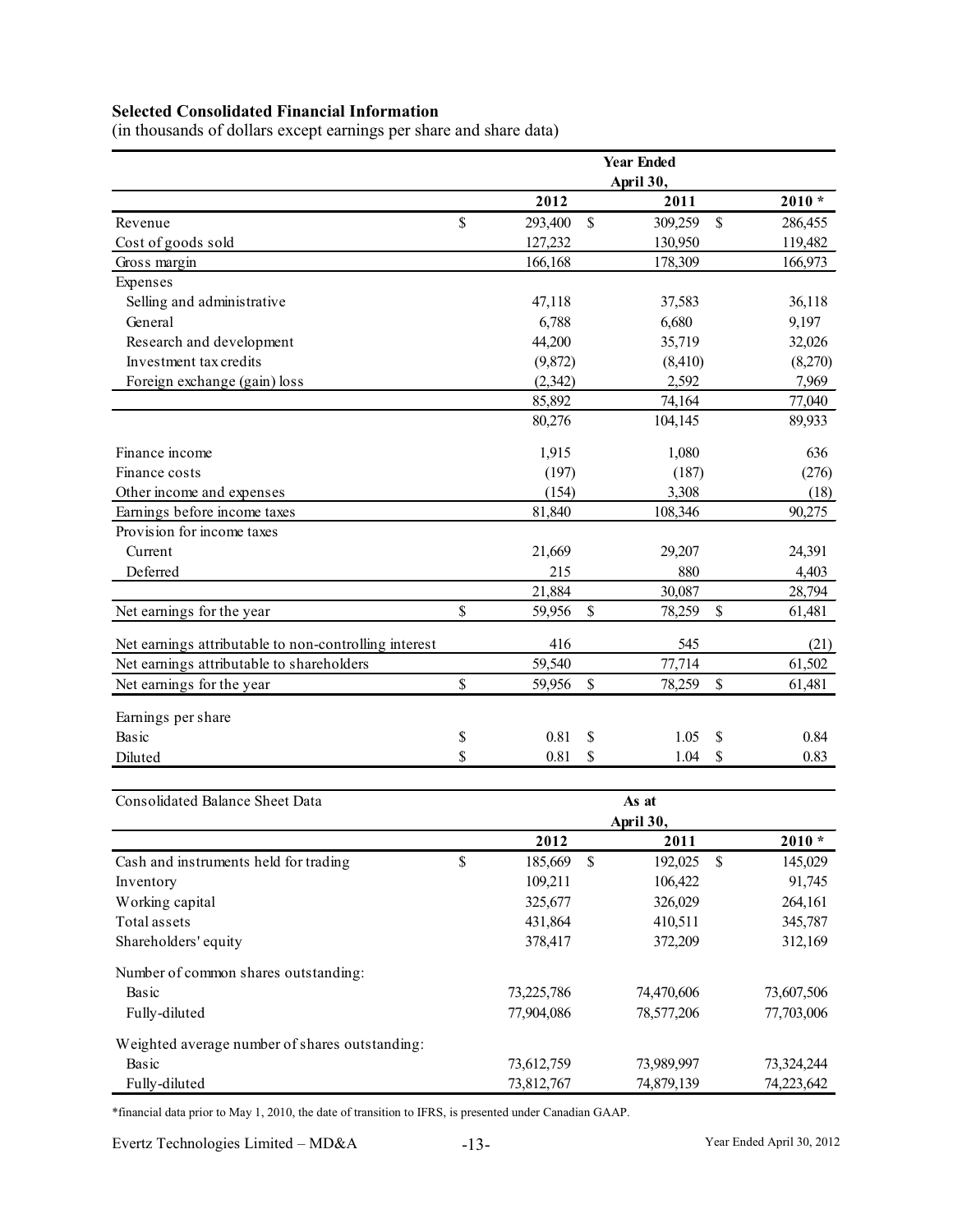#### **Consolidated Statement of Operations Data**

(in thousands of dollars except earnings per share and share data)

|                                                       | 2012       | 2011       | $2010 *$   |
|-------------------------------------------------------|------------|------------|------------|
| Revenue                                               | 100.0%     | 100.0%     | 100.0%     |
| Cost of goods sold                                    | 43.4%      | 42.3%      | 41.7%      |
| Gross margin                                          | 56.6%      | 57.7%      | 58.3%      |
| Expenses                                              |            |            |            |
| Selling and administrative                            | 16.1%      | 12.1%      | 12.6%      |
| General                                               | 2.3%       | $2.2\%$    | 3.2%       |
| Research and development                              | 15.1%      | 11.6%      | 11.2%      |
| Investment tax credits                                | $(3.3\%)$  | $(2.7\%)$  | $(2.9\%)$  |
| Foreign exchange (gain) loss                          | $(0.8\%)$  | 0.8%       | 2.8%       |
|                                                       | 29.4%      | 24.0%      | 26.9%      |
|                                                       | 27.2%      | 33.7%      | 31.4%      |
| Finance income                                        | $0.7\%$    | $0.3\%$    | $0.1\%$    |
| Finance costs                                         | $(0.0\%)$  | $(0.1\%)$  | $(0.0\%)$  |
| Other income and expenses                             | $(0.0\%)$  | 1.1%       | $(0.0\%)$  |
| Earnings before income taxes                          | 27.9%      | 35.0%      | 31.5%      |
| Provision for (recovery) of income taxes              |            |            |            |
| Current                                               | 7.4%       | 9.4%       | 8.5%       |
| Deferred                                              | 0.1%       | 0.3%       | 1.5%       |
|                                                       | 7.5%       | 9.7%       | $10.0\%$   |
| Net earnings for the period                           | 20.4%      | 25.3%      | 21.5%      |
| Net earnings attributable to non-controlling interest | 0.1%       | 0.2%       | $0.0\%$    |
| Net earnings attributable to shareholders             | 20.3%      | 25.1%      | 21.5%      |
| Net earnings for the period                           | 20.4%      | 25.3%      | 21.5%      |
| Earnings per share:                                   |            |            |            |
| <b>Basic</b>                                          | \$<br>0.81 | \$<br>1.05 | \$<br>0.84 |
| Diluted                                               | \$<br>0.81 | \$<br>1.04 | \$<br>0.83 |

\*financial data prior to May 1, 2010, the date of transition to IFRS, is presented under Canadian GAAP.

### **REVENUE AND EXPENSES**

### *Revenue*

The Company generates revenue principally from the sale of its broadcast equipment solutions to content creators, broadcasters, specialty channels and television service providers.

The Company markets and sells its products and services through both direct and indirect sales strategies. The Company's direct sales efforts focus on large and complex end-user customers. These customers have long sales cycles typically ranging from four to eight months before an order may be received by the Company for fulfillment.

The Company monitors revenue performance in two main geographic regions: (i) United States/Canada and (ii) International.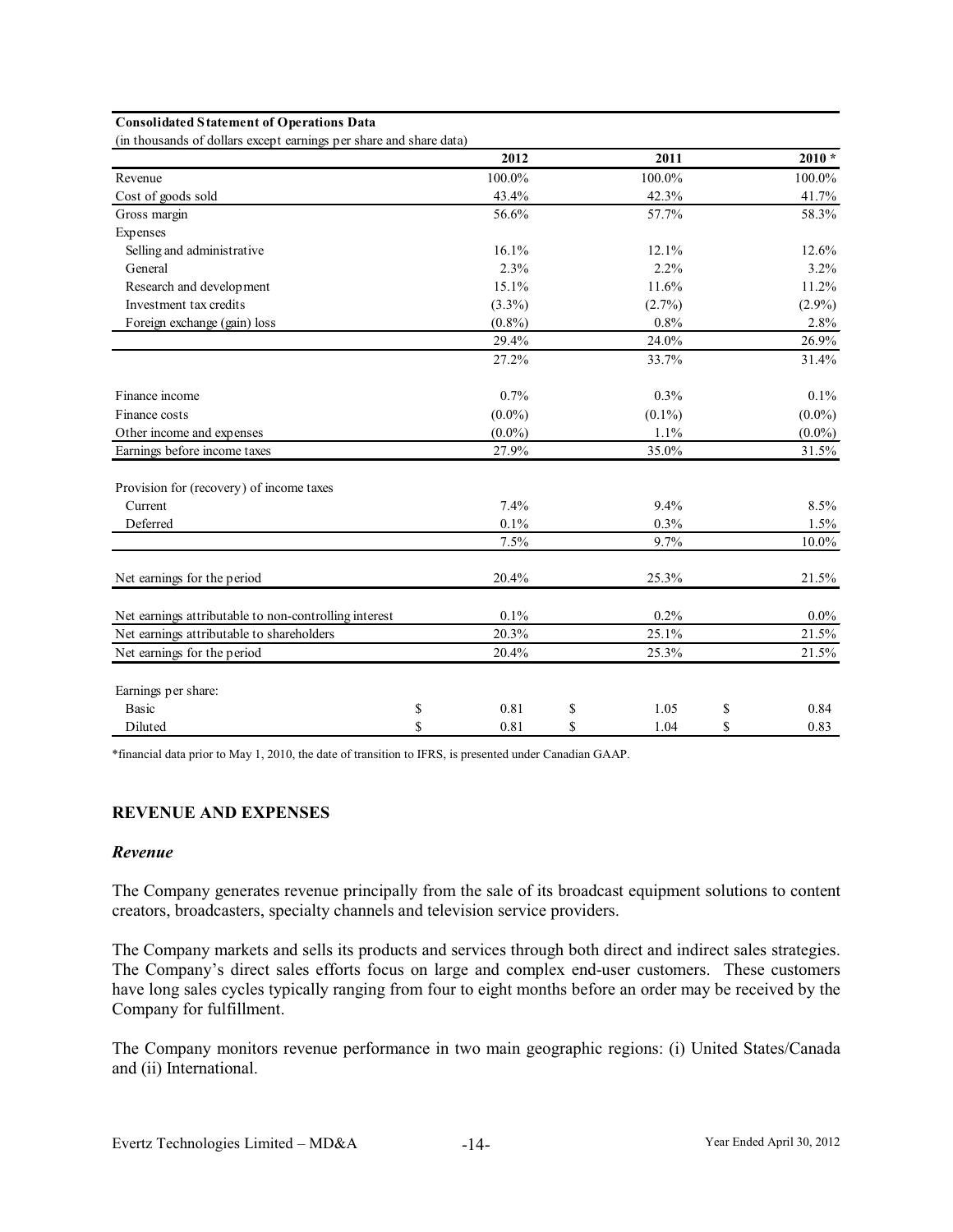The Company currently generates approximately 45% to 55% of its revenue in the United States/Canada. The Company recognizes the opportunity to more aggressively target markets in other geographic regions and intends to invest in personnel and infrastructure in those markets.

While a significant portion of the Company's expenses are denominated in Canadian dollars, the Company collects substantially all of its revenues in currencies other than the Canadian dollar and therefore has significant exposure to fluctuations in foreign currencies, in particular the US dollar. Approximately 65- 75% of the Company's revenues are denominated in US dollars.

## *Revenue*

| (In thousands of Canadian dollars) | <b>Year Ended</b><br>April 30, |         |  |         |  |         |
|------------------------------------|--------------------------------|---------|--|---------|--|---------|
|                                    |                                | 2012    |  | 2011    |  | 2010    |
| United States/Canada               | ۵                              | 149.884 |  | 172.110 |  | 154,000 |
| International                      |                                | 143.516 |  | 137.149 |  | 132,455 |
|                                    | ۰D                             | 293,400 |  | 309,259 |  | 286,455 |

Total revenue for the year ended April 30, 2012 was \$293.4 million, a decrease of 5.1% or \$15.9 million as compared to revenue of \$309.3 million for the year ended April 30, 2011.

Revenue in the United States/Canada region decreased to \$149.9 million for the year ended April 30, 2012, a decrease of 12.9% or \$22.2 million as compared to revenue of \$172.1 million for the year ended April 30, 2011.

Revenue in the International region increased to \$143.5 million for the year ended April 30, 2012, an increase of 4.6% or \$6.4 million as compared to revenue of \$137.1 million for the year ended April 30, 2011.

## *Cost of Sales*

Cost of sales consists primarily of costs of manufacturing and assembly of products. A substantial portion of these costs is represented by components and compensation costs for the manufacture and assembly of products. Cost of sales also includes related overhead, certain depreciation, final assembly, quality assurance, inventory management and support costs. Cost of sales also includes the costs of providing services to clients, primarily the cost of service-related personnel.

## *Gross Margin*

| (In thousands of Canadian dollars) |   |         |  | <b>Year Ended</b><br>April 30, |      |         |
|------------------------------------|---|---------|--|--------------------------------|------|---------|
|                                    |   | 2012    |  | 2011                           | 2010 |         |
| Gross margin                       | C | 166.168 |  | 178,309                        |      | 166,973 |
| Gross margin % of sales            |   | 56.6%   |  | 57.7%                          |      | 58.3%   |

Gross margin for the year ended April 30, 2012 was \$166.2 million, compared to \$178.3 million for the year ended April 30, 2011. As a percentage of revenue, the gross margin was 56.6% for the year ended April 30, 2012, as compared to 57.7% for the year ended April 30, 2011.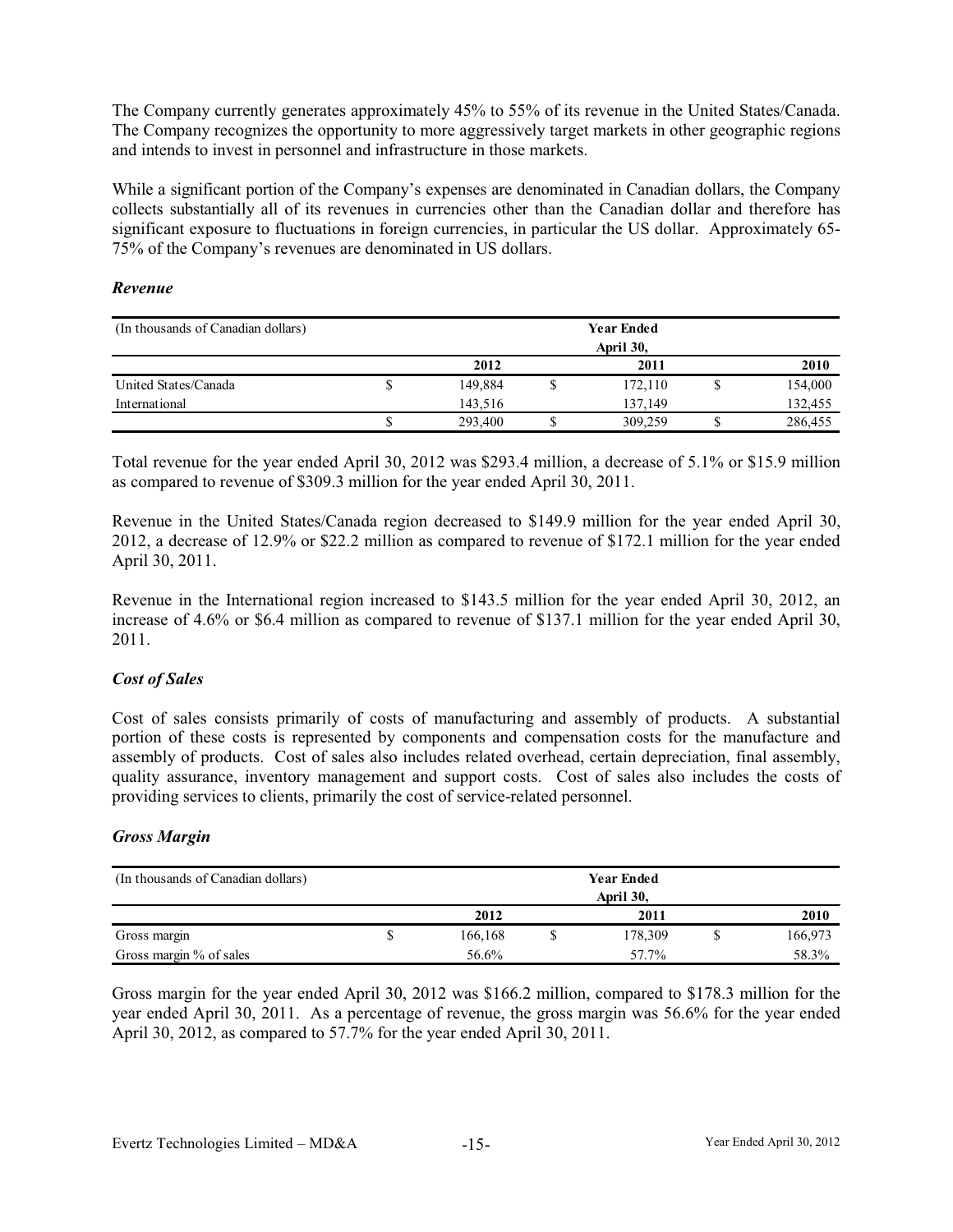Gross margins vary depending on the product mix, geographic distribution and competitive pricing pressures. For the year ended April 30, 2012 the gross margin, as a percentage of revenue, was in the Company's projected range. The pricing environment continues to be very competitive with substantial discounting by our competition.

The Company expects that it will continue to experience competitive pricing pressures. The Company continually seeks to build its products more efficiently and enhance the value of its product and service offerings in order to reduce the risk of declining gross margin associated with the competitive environment.

# *Operating Expenses*

The Company's operating expenses consist of: (i) selling, administrative and general; (ii) research and development and (iii) foreign exchange.

Selling expenses primarily relate to remuneration of sales and technical personnel. Other significant cost components include trade show costs, advertising and promotional activities, demonstration material and sales support. Selling and administrative expenses relate primarily to remuneration costs of related personnel, legal and professional fees, occupancy and other corporate and overhead costs. The Company also records certain depreciation amortization and share based compensation charges as general expenses. For the most part, selling, administrative and general expenses are fixed in nature and do not fluctuate directly with revenue. The Company's selling expenses tend to fluctuate in regards to the timing of trade shows, sales activity and sales personnel.

The Company invests in research and development to maintain its position in the markets it currently serves and to enhance its product portfolio with new functionality and efficiencies. Although the Company's research and development expenditures do not fluctuate directly with revenues, it monitors this spending in relation to revenues and adjusts expenditures when appropriate. Research and development expenditures consist primarily of personnel costs and material costs. Research and development expenses are presented on a gross basis (without deduction of research and development tax credits). Research and development tax credits associated with research and development expenditures are shown separately under research and development tax credits.

| (In thousands of Canadian dollars)    |       | <b>Year Ended</b> |           |        |
|---------------------------------------|-------|-------------------|-----------|--------|
|                                       |       |                   | April 30, |        |
|                                       | 2012  | 2011              | 2010      |        |
| Selling and administrative            |       | 47.118            | 37.583    | 36,118 |
| Selling and administrative % of sales | 16.1% | 12.1%             | 12.6%     |        |

## *Selling and Administrative*

Selling and administrative expenses excludes stock based compensation, operation of non-production property, plant and equipment, and amortization of intangibles. Selling and administrative expenses for the year ended April 30, 2012 were \$47.1 million or 16.1% of revenue as compared to selling and administrative expenses of \$37.6 million or 12.1% of revenue for the year ended April 30, 2011.

The increase of \$9.5 million for the year was a result of increased sales staff and sales activity to support International sales and new product introductions, inclusion of Pharos for the full year and general overhead increases including bad debt expense of \$1.3 million.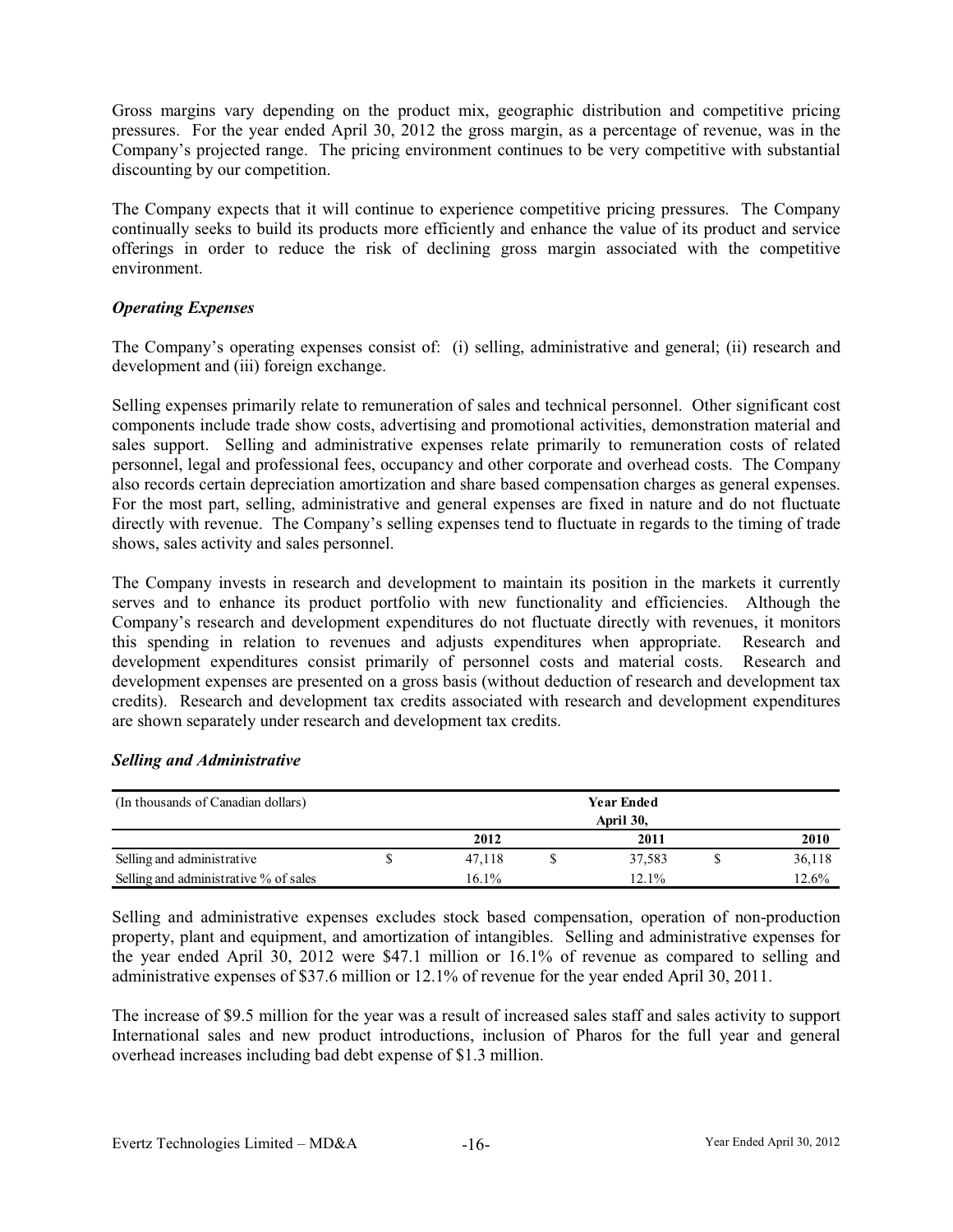### *Research and Development (R&D)*

| (In thousands of Canadian dollars)  |              |  | <b>Year Ended</b> |          |
|-------------------------------------|--------------|--|-------------------|----------|
|                                     |              |  | April 30,         |          |
|                                     | 2012<br>2011 |  |                   | 2010     |
| Research and development expenses   | 44.200       |  | 35,719            | 32,026   |
| Research and development % of sales | 15.1%        |  | 11.6%             | $11.2\%$ |

For the year ended April 30, 2012, gross R&D expenses increased to \$44.2 million, an increase of 23.7% or \$8.5 million as compared to an expense of \$35.7 million for the year ended April 30, 2011.

The increase of \$8.5 million was predominantly a result of planned growth of R&D personnel, the inclusion of Pharos for the full year and the corresponding increase in materials, prototypes and general overhead expenses.

### *Foreign Exchange*

For the year ended April 30, 2012, the foreign exchange gain was \$2.3 million as compared to a foreign exchange loss for the same period ended April 30, 2011 of \$2.6 million.

### *Finance Income, Costs and Other Income*

For the year ended April 30, 2012, finance income, costs and other income netted to a gain of \$1.6 million.

### **LIQUIDITY AND CAPITAL RESOURCES**

| Liquidity and Capital Resources               |         | <b>Year Ended</b><br>April 30, |         |
|-----------------------------------------------|---------|--------------------------------|---------|
| (in thousands of dollars except ratios)       |         |                                |         |
| Key Balance Sheet Amounts and Ratios:         | 2012    |                                | 2011    |
| Cash and instruments held for trading         | 185,669 |                                | 192,025 |
| Working capital                               | 325,677 |                                | 326,029 |
| Long-term assets                              | 59,702  |                                | 57,318  |
| Long-term debt                                | 1,875   | \$                             | 2,493   |
| Days sales outstanding in accounts receivable |         |                                | -62     |

| Statement of Cash Flow Summary                                   |                   |          |           |           |  |  |  |
|------------------------------------------------------------------|-------------------|----------|-----------|-----------|--|--|--|
|                                                                  | <b>Year Ended</b> |          |           |           |  |  |  |
|                                                                  |                   |          | April 30, |           |  |  |  |
|                                                                  |                   | 2012     |           | 2011      |  |  |  |
| Operating activities                                             |                   | 66,643   |           | 73,662    |  |  |  |
| Investing activities                                             | S                 | (12,079) | S         | (7, 486)  |  |  |  |
| Financing activities                                             |                   | (56,229) | S         | (23, 401) |  |  |  |
| Net (decrease) increase in cash and instruments held for trading |                   | (2,170)  |           | 42,080    |  |  |  |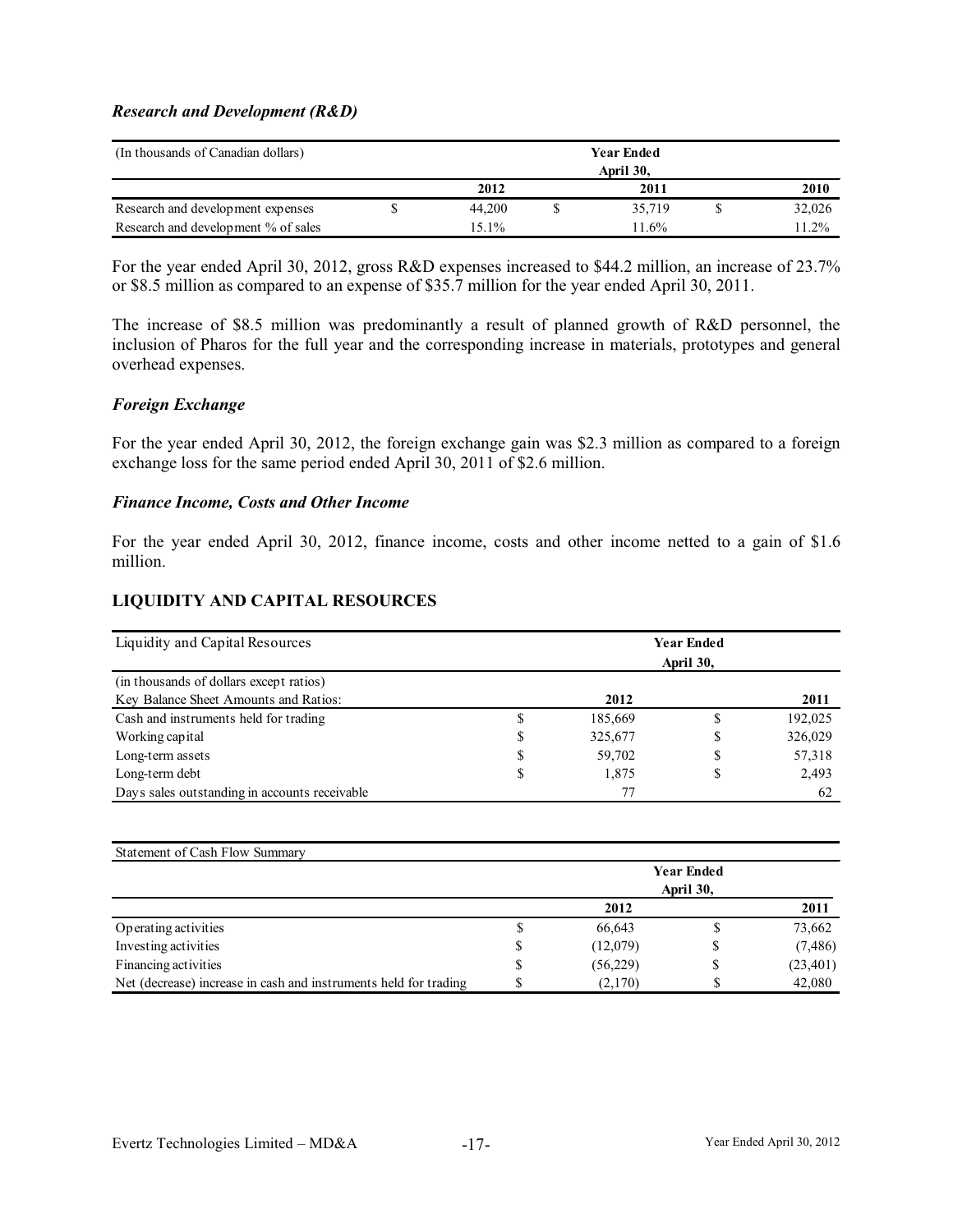## *Operating Activities*

For the year ended April 30, 2012, the Company generated cash from operations of \$66.6 million, compared to \$73.7 million for the year ended April 30, 2011. Excluding the effects of the changes in non-cash working capital, the Company generated cash from operations of \$73.0 million for the year ended April 30, 2012, compared to \$88.1 million for the year ended April 30, 2011.

### *Investing Activities*

The Company used cash from investing activities of \$12.1 million for the year ended April 30, 2012 which was predominantly the acquisition of capital assets of \$16.6 million, compared to cash used of \$7.5 million for the year ended April 30, 2011.

### *Financing Activities*

For the year ended April 30, 2012, the Company used cash from financing activities of \$56.2 million, which was principally driven by a repurchase of capital stock costing \$25.9 million, dividends paid of \$36.9 million and offset by the issuance of capital stock pursuant to the Company Stock Option Plan of \$7.6 million.

## **WORKING CAPITAL**

As at April 30, 2012, the Company had cash and instruments held for trading of \$185.7 million, compared to \$192.0 million at April 30, 2011.

The Company had working capital of \$325.7 million as at April 30, 2012 compared to \$326.0 million as at April 30, 2011.

The Company believes that the current balance in cash and instruments held for trading plus future cash flow from operations will be sufficient to finance growth and related investment and financing activities in the foreseeable future.

Day sales outstanding in accounts receivable were 77 days at April 30, 2012 as compared to 62 for April 30, 2011.

## **SHARE CAPITAL STRUCTURE**

Authorized capital stock consists of an unlimited number of common and preferred shares.

|                                       |            | <b>Year Ended</b><br>April 30, |
|---------------------------------------|------------|--------------------------------|
|                                       | 2012       | 2011                           |
| Common shares                         | 73,225,786 | 74,470,606                     |
| Stock options granted and outstanding | 4,678,300  | 4,106,600                      |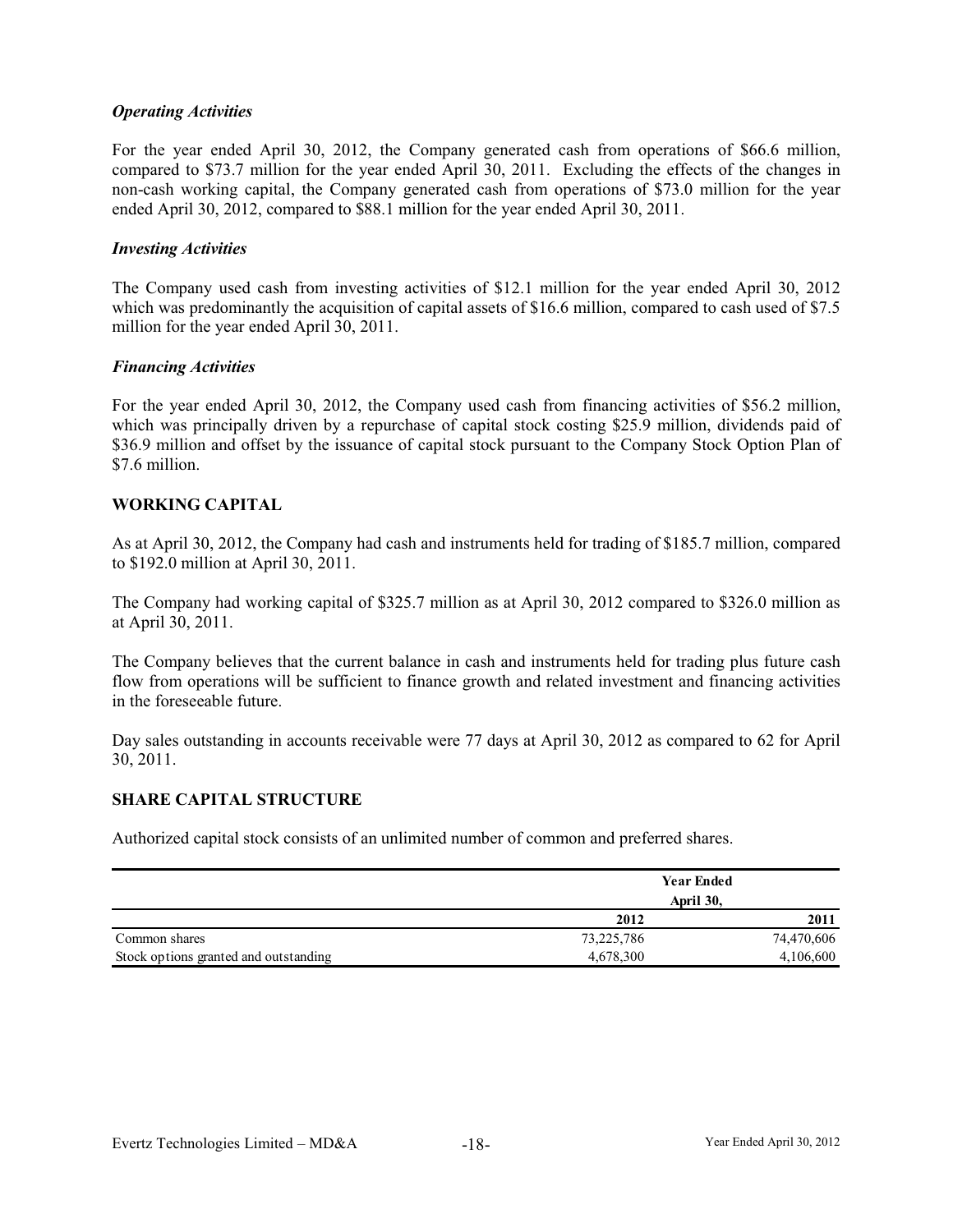# **FINANCIAL INSTRUMENTS**

The Company's financial instruments consist of cash, instruments held for trading, accounts receivable and accounts payable and accrued liabilities and long term debt. Unless otherwise noted, it is management's opinion that the Company is not exposed to significant interest or credit risks arising from these financial instruments. The Company estimates that except for instruments held for trading, the fair value of these instruments approximate the carrying values due to their short-term nature.

## *Fair values and classification of financial instruments:*

The following summarizes the significant methods and assumptions used in estimating the fair values of financial instruments:

- I. The fair values of instruments held for trading is maintained level one hierarchy and are determined by the quoted market values for each of the investments in an active market at the reporting date. Gains and losses are included in interest and other income.
- II. Contingent consideration is level three hierarchy. Liability has not changed since the acquisition.
- III. The carrying amounts of cash, accounts receivable, trade and other payables approximate their fair value due to the short-term nature of these financial instruments. The carrying amount of long term debt approximates its fair value as it incurs interest at a variable rate adjusted for changes in the market rate.

The Company invests in marketable securities that are traded in an active market. Generally the investment is limited to no more than 15% of the total cash and instruments held for trading.

### **CONTRACTUAL OBLIGATIONS**

The following table sets forth the Company's contractual obligations as at April 30, 2012:

|                      | Payments Due by Period |                                            |       |  |       |  |       |  |            |
|----------------------|------------------------|--------------------------------------------|-------|--|-------|--|-------|--|------------|
| (In thousands)       | Total                  | 2-3 Years<br>4-5 Years<br>Less than 1 Year |       |  |       |  |       |  | Thereafter |
| Operating leases     | 21.964                 |                                            | 3.560 |  | 6.132 |  | 5.834 |  | 6.438      |
| Other long-term debt | 2.276                  |                                            | 401   |  | 694   |  | 382   |  | 799        |
|                      | 24.240                 |                                            | 3.961 |  | 6.826 |  | 6.216 |  | 7.237      |

## **OFF-BALANCE SHEET FINANCING**

The Company does not have any off-balance sheet arrangements.

# **RELATED PARTY TRANSACTIONS**

In the normal course of business, we may enter into transactions with related parties. These transactions occur under market terms consistent with the terms of transactions with unrelated arms-length third parties. The Company continues to lease a premise from a company in which two shareholders' each indirectly hold a 10% interest, continues to lease a facility from a company in which two shareholders each indirectly hold a 20% interest, continues to lease a facility for manufacturing where two shareholders indirectly own 100% interest, continues to lease a facility from a company in which two shareholders each indirectly own a 35% interest and continues to lease a facility with a director who indirectly owns 100%.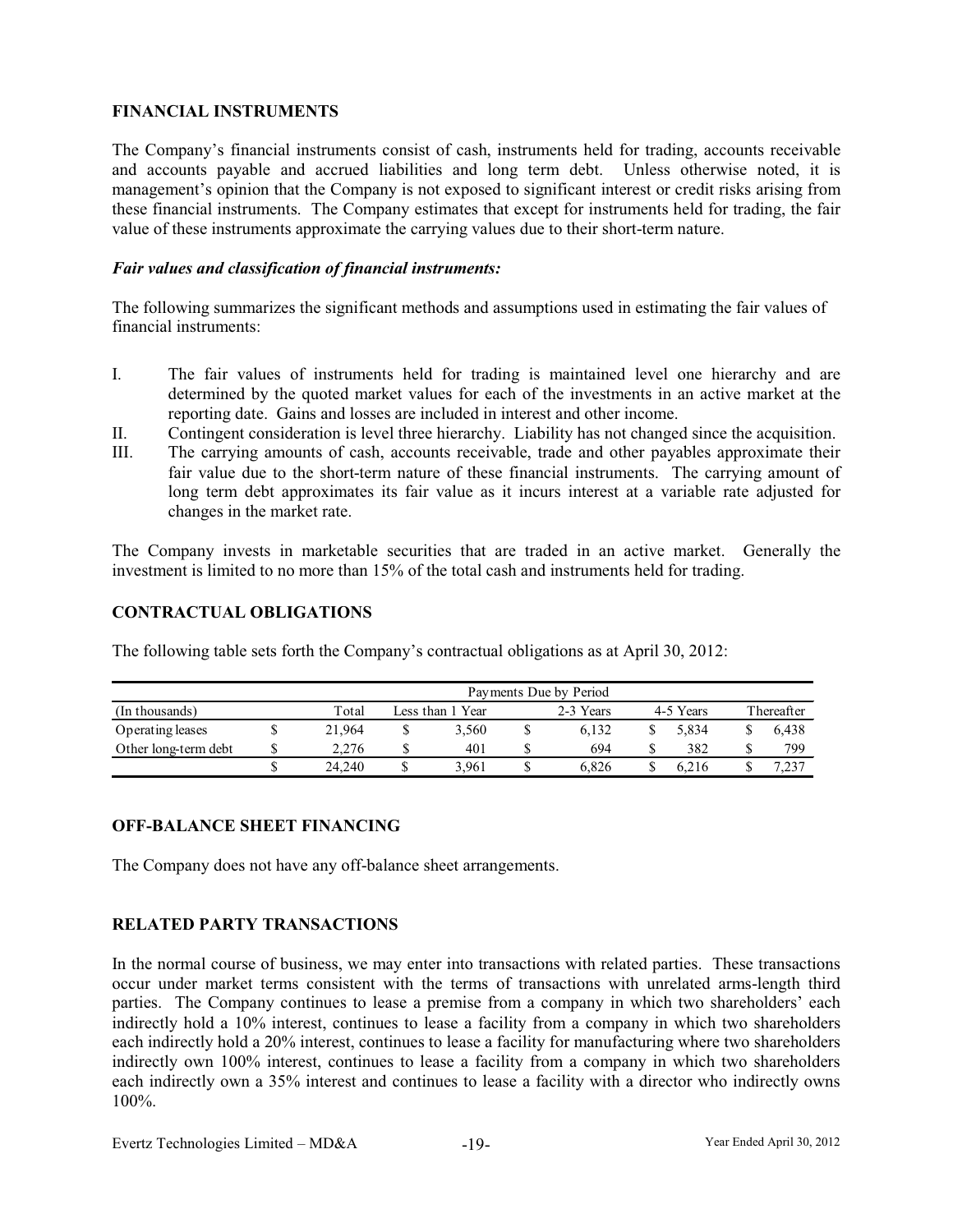# **SELECTED CONSOLIDATED QUARTERLY FINANCIAL INFORMATION**

The following table sets out selected consolidated financial information for each of the eight quarters ended April 30, 2012. In the opinion of management, this information has been prepared on the same basis as the audited consolidated financial statements. The operating results for any quarter should not be relied upon as any indication of results for any future period.

|                            | Quarter Ending |             |             |             |             |             |             |             |
|----------------------------|----------------|-------------|-------------|-------------|-------------|-------------|-------------|-------------|
| (In thousands)             | 2012           |             |             | 2011        |             | 2010        |             |             |
|                            | <b>IFRS</b>    | <b>IFRS</b> | <b>IFRS</b> | <b>IFRS</b> | <b>IFRS</b> | <b>IFRS</b> | <b>IFRS</b> | <b>IFRS</b> |
| (Unaudited)                | Apr $30$       | Jan 31      | Oct 31      | July 31     | Apr $30$    | Jan 31      | Oct 31      | July 31     |
| <b>Sales</b>               | \$76,340       | \$71,445    | \$70,487    | \$75,128    | \$69,043    | \$84,073    | \$82,327    | \$73,816    |
| Cost of goods sold         | 33,557         | 31,283      | 30,111      | 32,281      | 30,055      | 35,389      | 34,688      | 30,818      |
| Gross margin               | \$42,783       | \$40,162    | \$40,376    | \$42,847    | \$38,988    | \$48,684    | \$47,639    | \$42,998    |
| Operating expenses         | 25,309         | 22,805      | 18,393      | 19,385      | 22,955      | 19,639      | 16,515      | 15,056      |
| Earnings from operations   | \$17,474       | \$17,357    | \$21,983    | \$23,462    | \$16,033    | \$29,045    | \$31,124    | \$27,942    |
| Non-operating income (exp) | 836            | 174         | 165         | 389         | 1,159       | 4,096       | (1,975)     | 920         |
| Earnings before taxes      | \$18,310       | \$17,531    | \$22,148    | \$23,851    | \$17,192    | \$33,141    | \$29,149    | \$28,862    |
| Net earnings               | \$13,380       | \$12,637    | \$15,996    | \$17,527    | \$12,335    | \$24,238    | \$20,735    | \$20,408    |
|                            |                |             |             |             |             |             |             |             |
| Net earnings per share:    |                |             |             |             |             |             |             |             |
| Basic                      | \$<br>0.19     | \$<br>0.17  | S<br>0.22   | \$<br>0.23  | \$<br>0.17  | S.<br>0.33  | \$<br>0.28  | \$<br>0.28  |
| Diluted                    | S<br>0.18      | S<br>0.17   | S<br>0.22   | \$<br>0.23  | \$<br>0.16  | \$<br>0.33  | \$<br>0.28  | \$<br>0.28  |
| Dividends per share:       | 0.14<br>\$     | \$<br>0.12  | \$<br>0.12  | 0.12<br>\$  | S<br>0.10   | \$<br>0.10  | \$<br>0.10  | \$<br>0.08  |

The Companies revenue and corresponding earnings can vary from quarter to quarter depending on the delivery requirements of our customers. Our customers can be influenced by a variety of factors including upcoming sports or entertainment events as well as their access to capital. Net earnings represents net earnings attributable to shareholders.

## **DISCLOSURE CONTROLS AND PROCEDURES**

Management, including the Chief Executive Officer and Chief Financial Officer, has evaluated the effectiveness of the Company's disclosure controls and procedures (as defined in Multilateral Instrument 52-109 of the Canadian Securities Administrators) as of April 30, 2012.

Management has concluded that, as of April 30, 2012, the Company's disclosure controls and procedures were effective to provide reasonable assurance that material information relating to the Company would be made known to them by others within the Company, particularly during the period in which this report was being prepared.

## **INTERNAL CONTROLS OVER FINANCIAL REPORTING**

Management is responsible for and has designed internal controls over financial reporting, or caused it to be designed under management's supervision, to provide reasonable assurance regarding the reliability of financial reporting and the preparation of financial statements for external purposes in accordance with IFRS. Management has concluded that, as of April 30, 2012, the Company's internal controls over financial reporting were effective to provide reasonable assurance regarding the reliability of financial reporting and the preparation of financial statements for external purposes in accordance with IFRS.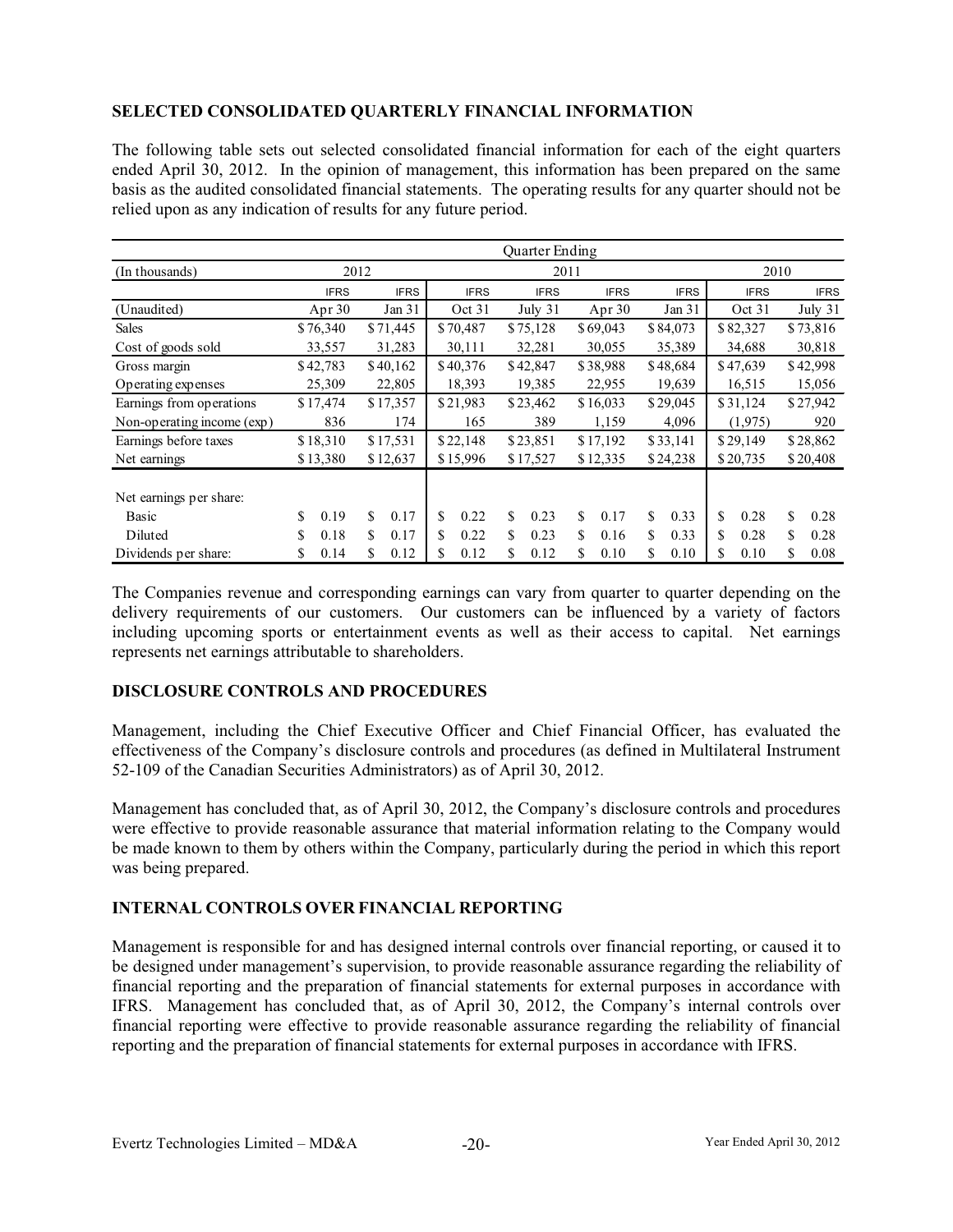# **CHANGES IN INTERNAL CONTROLS OVER FINANCIAL REPORTING**

There have been no changes to the Company's internal controls over financial reporting during the period ended April 30, 2012 that have materially affected, or reasonably likely to materially affect, its internal controls over financial reporting.

### **FIRST-TIME ADOPTION OF INTERNATIONAL FINANCIAL REPORTING STANDARDS**

For all periods up to and including the year ended April 30, 2011, the Company prepared its financial statements in accordance with Canadian GAAP. These financial statements, for the year ended April 30, 2012, are the first annual financial statements which the Company has prepared in accordance with IFRS.

Accordingly, the Company has prepared financial statements which comply with IFRS applicable for periods beginning on or after May 1, 2010 (the date of transition) as described in the significant accounting policies in Note 2 of the consolidated financial statements. The principal adjustments made by the Company in its reconciling from Canadian GAAP balance sheet as at May 1, 2010 and its previously published Canadian GAAP financial statements for the year ended April 30, 2011 to IFRS as described below.

### *Exemptions applied and mandatory exceptions*

IFRS 1, First-Time Adoption of International Financial Reporting Standards, allows first-time adopters certain exemptions from the general requirement to apply IFRS as effective for April 2012 year ends retrospectively. IFRS 1 also includes mandatory exceptions to the retrospective application of IFRSs.

The Company has applied the following exemptions:

## IFRS 2 - Share-based payment transactions

IFRS 1 does not require first-time adopters to apply IFRS 2, Share Based Payment, to equity instruments that were granted on or before November 7, 2002, or equity instruments that were granted subsequent to November 7, 2002 and vested before the date of transition to IFRS. The Company has elected not to apply IFRS 2 to awards that vested prior to May 1, 2010, which had been accounted for in accordance with Canadian GAAP.

### IFRS 3 - Business Combinations

IFRS 1 indicates that a first-time adopter may elect not to apply IFRS 3, Business Combinations, retrospectively to business combinations that occurred before the date of transition to IFRS. The Company has taken advantage of this election and has applied IFRS 3 to business combinations that occurred on or after May 1, 2010. In accordance with the IFRS 1 exemption the Company has also elected to not retroactively apply IAS 21, The Effects of Changes in Foreign Exchange Rates, on fair value adjustments and goodwill arising in business combinations that occurred before May 1, 2010.

## IAS 21 - Cumulative translation differences

IFRS 1 provides the option to reset the balance of the cumulative foreign currency translation adjustment to zero on the date of transition. The Company has chosen to apply this election and has eliminated the cumulative translation difference and has adjusted retained earnings by the same amount at the date of transition to IFRS. If, subsequent to adoption, a foreign operation is disposed of, the translation differences that arose before the date of transition to IFRS will not affect the gain or loss on disposal.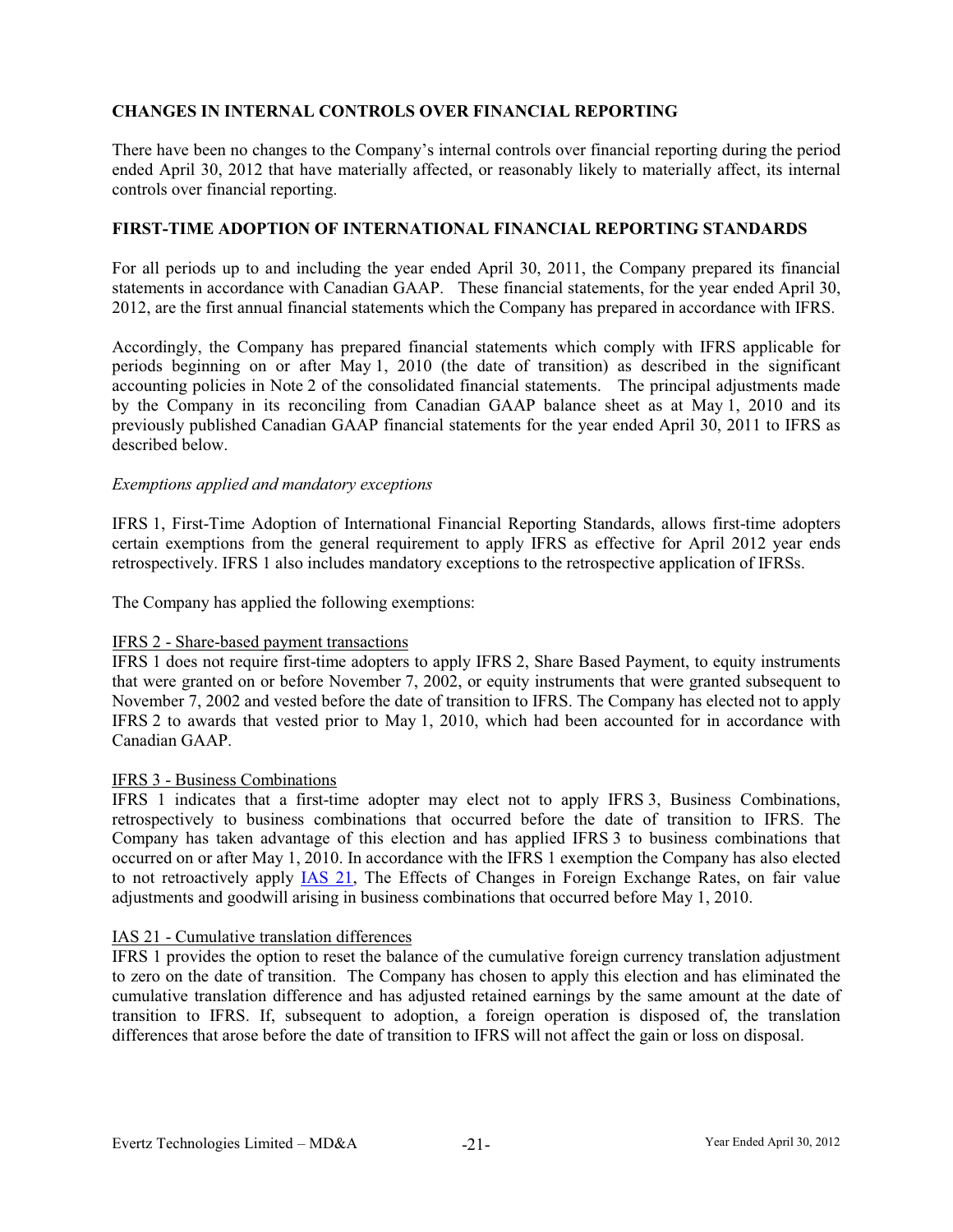The Company has applied the following mandatory exceptions:

# *IFRS 1 - Estimates*

In accordance with IFRS 1, an entity's estimates under IFRS at the date of transition to IFRS must be consistent with estimates made for the same date under previous GAAP, unless there is objective evidence that those estimates were in error. The Company's IFRS estimates as of May 1, 2010 are consistent with its Canadian GAAP estimates for the same date.

### *Other exceptions*

The three remaining mandatory exceptions to the retrospective application of IFRSs relate to the derecognition of financial assets and liabilities, hedge accounting and assets classified as held for sale and discontinued operations. The Company has determined that these mandatory exceptions have not had a material impact on the consolidated financial statements.

IFRS employs a conceptual framework that is similar to Canadian GAAP. However, significant differences exist in certain matters of recognition, measurement and disclosure. While adoption of IFRS has not changed the Company's actual cash flows, it has resulted in changes to the Company's reported financial position and results of operations. In order to allow the users of the financial statements to better understand these changes, the Company's Canadian GAAP statement of earnings, statement of comprehensive income, statement of financial position and statement of cash flows for the year ended April 30, 2011 have been reconciled to IFRS, with the resulting differences explained.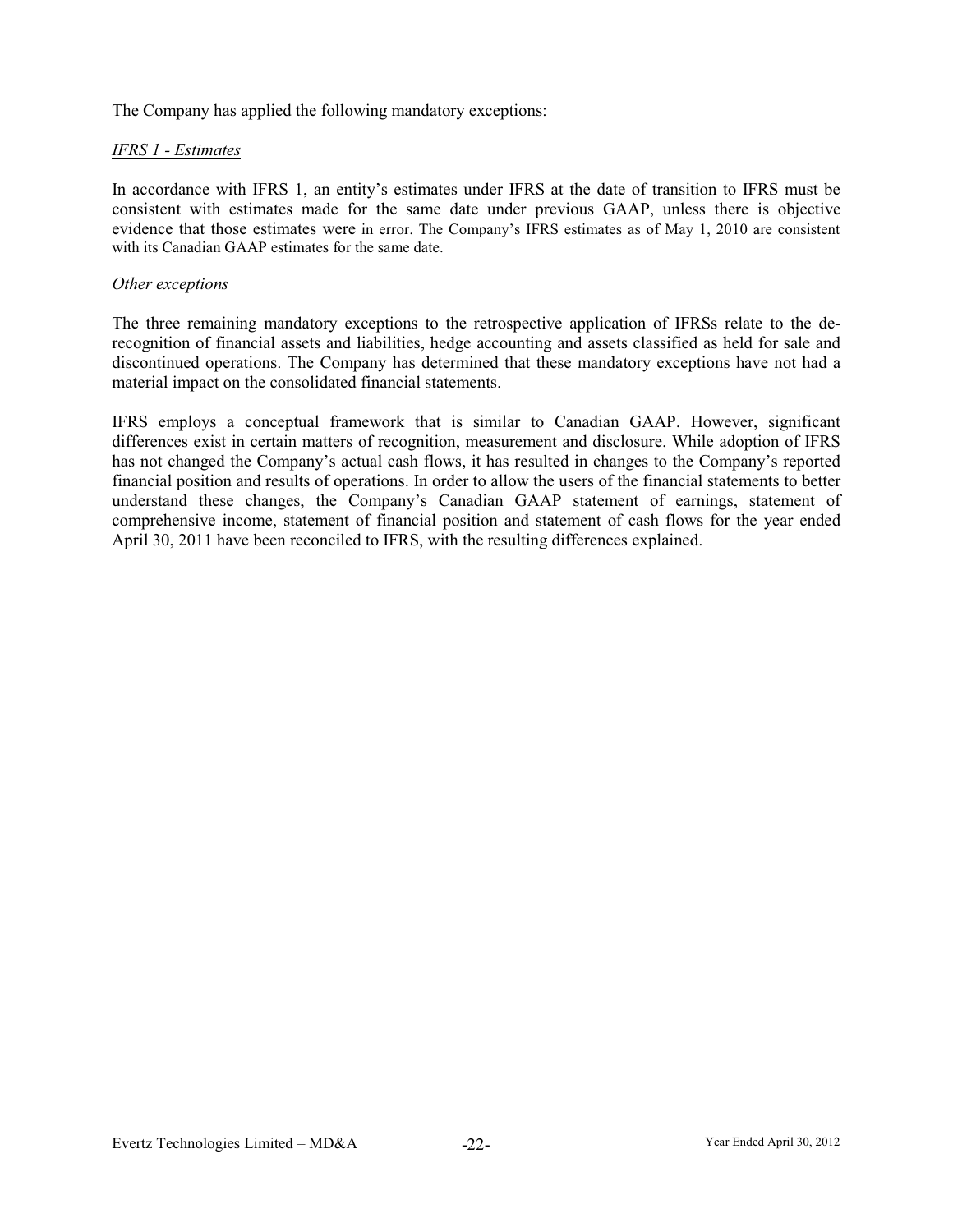|                                     |              |    | April 30,     |         |
|-------------------------------------|--------------|----|---------------|---------|
|                                     | <b>NOTES</b> |    | 2011          | 2010    |
| Total equity under Canadian GAAP    |              | \$ | 371,704<br>S  | 312,169 |
| Adjustments                         |              |    |               |         |
| Property, plant and equipment       |              |    | 887           | 1,560   |
| Provisions                          |              |    | (320)         | (253)   |
| Long-term projects                  |              |    | 928           |         |
| Business combinations               |              |    | (172)         |         |
| Translation of income tax           | 5            |    |               |         |
| Non-controlling interest            | 6            |    | 1,550         | 1,408   |
| Functional currency                 | 10,11        |    | (219)         |         |
|                                     |              |    | 2,654         | 2,715   |
| Tax effect of the above adjustments |              |    | (599)         | (704)   |
| Total adjustment to equity          |              |    | 2,055         | 2,011   |
| Total equity under IFRSs            |              | \$ | 373,759<br>\$ | 314,180 |
|                                     |              | -  |               |         |

# **Reconciliation of equity as at April 30, 2011 and May 1, 2010:**

# **Reconciliation of comprehensive income for year ended April 30, 2011:**

|                                                |              |    | Year-ended<br>April 30, |
|------------------------------------------------|--------------|----|-------------------------|
|                                                | <b>NOTES</b> |    | 2011                    |
| Total comprehensive income under Canadian GAAP |              | \$ | 78,000                  |
| Adjustments                                    |              |    |                         |
| Property, plant and equipment                  |              |    | (674)                   |
| Provisions                                     |              |    | (67)                    |
| Long-term projects                             | 3            |    | 928                     |
| Business combinations                          |              |    | (172)                   |
| Translation of income tax                      | 5            |    |                         |
| Non-controlling interest                       | h            |    | 542                     |
| Share based payments                           | 8            |    | 252                     |
| Functional currency                            | 10,11        |    | (219)                   |
|                                                |              |    | 590                     |
| Tax effect of the above adjustments            |              |    | 106                     |
| Total adjustment to comprehensive income       |              |    | 696                     |
| Total comprehensive income under IFRSs         |              | S  | 78,696                  |

 $\equiv$ 

 $\equiv$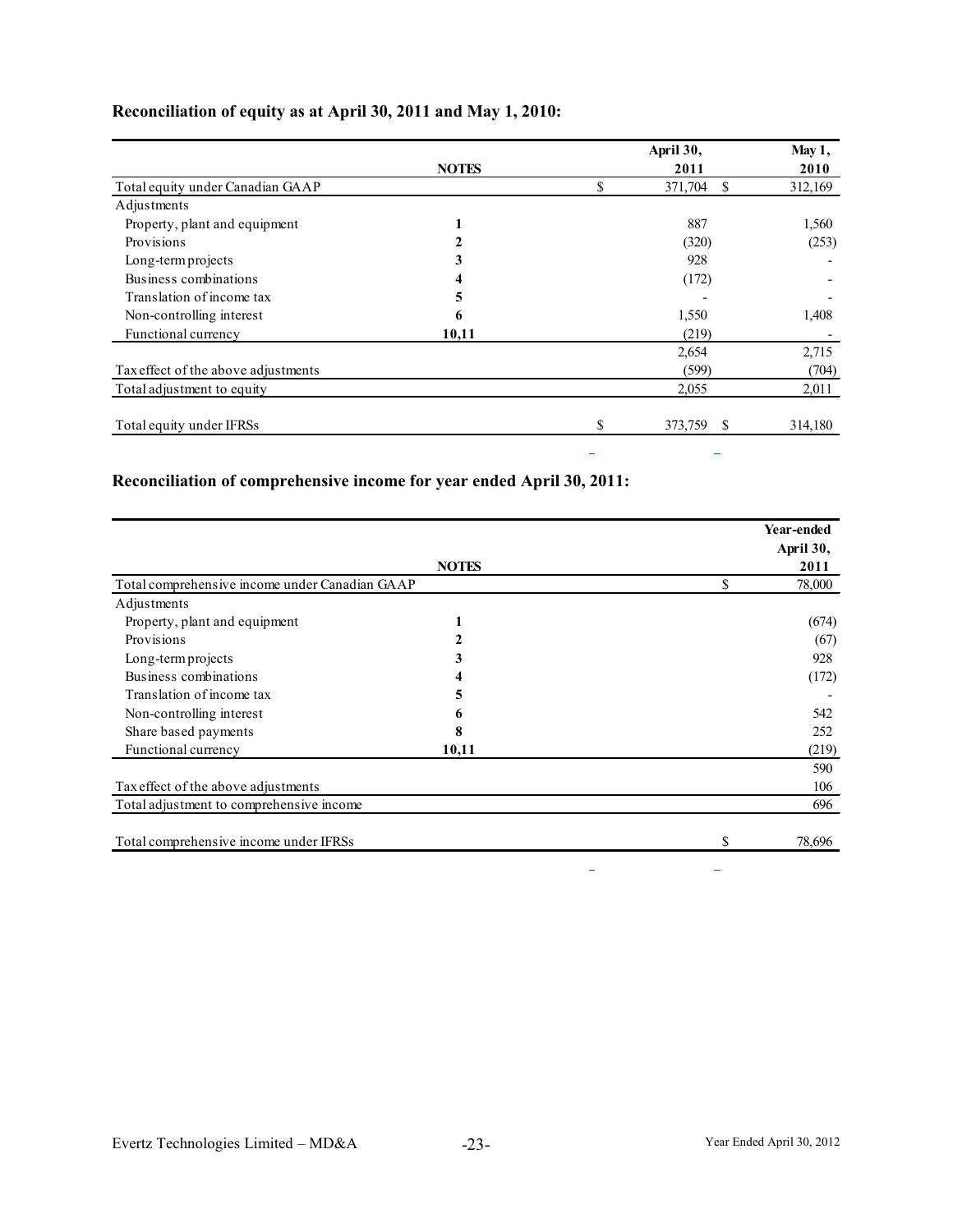Notes to the financial statement reconciliations

- (1) The Company has retroactively applied IAS 16, Property, Plant and Equipment, which requires the Company to identify the significant components of its property, plant and equipment and depreciate these parts separately over their respective useful lives. The impact of the retroactive application of the increased componentization has resulted in an increase in the net book value of capital assets and retained earnings at the date of transition and an increase in subsequent amortization expense.
- (2) IAS 37, Provisions, Contingent Liabilities and Contingent Assets, requires separate disclosure of provisions on the face of the statement of financial position. This was not required under previous Canadian GAAP; therefore, all provisions were reclassified from accounts payable and accrued liabilities upon transition. Additionally, provisions as at May 1, 2010, as reported under Canadian GAAP, were re-assessed in accordance with the provisions of IAS 37. As a result of measurement differences between Canadian GAAP and IFRS, the Company increased its provision for site restoration costs.
- (3) IAS 11, Construction Contracts, requires revenues on projects which meet the definition of a construction contract to be measured using the percentage of completion method. The Company has identified certain long-term contracts which meet the definition of construction contracts for which no revenues were previously recognized until shipment and transfer of title to customers were completed. The recognition method relating to these contracts has been restated to reflect the percentage of completion method.
- (4) The Company has elected under IFRS 1 not to apply IFRS 3 retrospectively to business combinations that occurred prior to May 1, 2010. Accordingly, the Company has continued with the same accounting treatment for business combinations completed before that time under Canadian GAAP. For all business combinations that occurred on and subsequent to May 1, 2010 all business acquisitions were accounted for in accordance with IFRS 3. Under IFRS 3 all acquisition related transaction costs are expensed as incurred, as opposed to Canadian GAAP where the costs are capitalized during the purchase price allocation. Acquisitions during the year ended April 30, 2011 resulted in \$172 in acquisition related transaction costs.
- (5) IAS 12, Income Taxes, requires net deferred income tax assets and liabilities to be adjusted for the tax effects of revaluating foreign currency denominated non-monetary balances held by entities where the functional currency is different than the local tax currency. As this was not a requirement under Canadian GAAP, an adjustment is required upon transition.
- (6) Under IFRS, any liabilities or assets relating to a non-controlling interest are required to be classified as equity and presented separately from the equity attributable to shareholders of the Company. As such, the liabilities associated with the non-controlling interest have been reclassified within the statement of financial position.
- (7) Under IFRS all deferred tax balances are required to be classified as non-current, regardless of the classifications of the underlying assets or liabilities, or the expected reversal date of the temporary differences. The reclassification of all deferred tax balances to non-current also impacts the netting of deferred tax assets and liabilities within or between the taxable entities of the Company.
- (8) Under IFRS future forfeiture rates relating to the percentage of options that will not vest must be estimated and recorded as a reduction in stock compensation expense. Under Canadian GAAP forfeitures are recognized and used as a reduction in the expense as incurred. As such, the Company has retroactively estimated forfeiture rates for all options vesting subsequent to the translation date and retroactively adjusted cumulative stock compensation expense.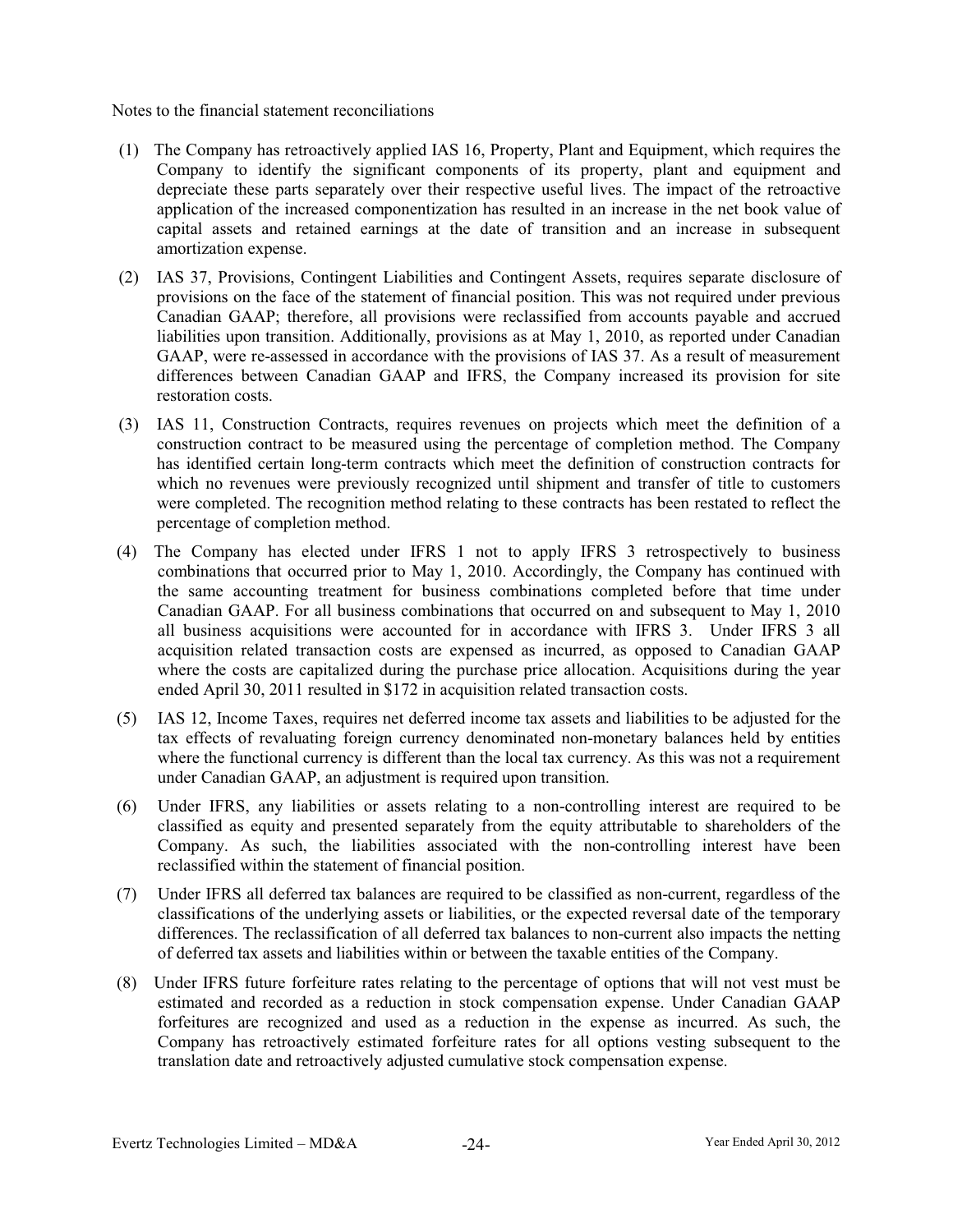- (9) Given the change in guidance noted above under IAS 11, Construction Contracts, and other factors, deferred revenue has been determined to be a material balance requiring segregation on the balance sheet. As such, deferred revenue has been reclassified from accounts payable to its own line item.
- (10) Under the requirements of IAS 21, the Company is required to assess the functional currency of all subsidiary entities no matter where the entity resides. Upon the review upon transition it was concluded a subsidiary previously accounted for as an integrated operation has a functional currency different from the parent. The impact of the adjustment has resulted in the reclassification of prior year foreign exchange adjustments from foreign exchange expense to the cumulative translation adjustment within comprehensive income.
- (11) Under the requirements of IAS 21, the Company is required to assess the functional currency of all subsidiary entities no matter where the entity resides. Upon transition it was concluded an entity previously accounted for as a self-sustaining operation has a functional currency consistent with the parent. As noted under discussions related to IFRS 3, the Company has taken the IFRS 3 exemption to maintain goodwill at its historical cost. The impact of the adjustment has resulted in an adjustment of goodwill ensuring it is maintained at its historical translation rate as opposed to the spot rate used under Canadian GAAP.
- (12) As noted under discussions relating to IAS 21, the Company has elected to apply the IFRS 1 election allowing for the resetting of the cumulative translation adjustment balance as at May 1, 2010 to zero.

## *Reconciliation of consolidated cash flows*

There are no material differences between the statement of cash flows presented under IFRS and the statement of cash flows under Canadian GAAP.

## **HIGHLIGHTS FROM THE FOURTH QUARTER**

Revenue increased by \$7.3 million or 11% for the three months ended April 30, 2012 when compared to the same period ended April 30, 2011. Revenue increased in the International region by 42%. Revenue decreased in the United States/Canada region by 11%.

Fully diluted EPS was \$0.18 for the three months ended April 30, 2012 as compared to \$0.16 for the period ended April 30, 2011.

Selling and administrative expenses increased by \$1.9 million for the three months ended April 30, 2012 when compared to the same period ended April 30, 2011. Selling and administrative expenses were approximately 16% of revenue for the three months ended April 30, 2012 as compared to approximately 15% of revenue for the same period ended April 30, 2011.

Research and development expenses increased by \$2.9 million for the three months ended April 30, 2012 when compared to the same period ended April 30, 2011. Research and development expenses represented approximately 17% of revenue for the three months ended April 30, 2012 as compared to approximately 14% for the same period ended April 30, 2011.

The Company's scientific research tax credits were \$2.6 million for the three months ended April 30, 2012 as compared to \$2.3 million for the three months ended April 30, 2011.